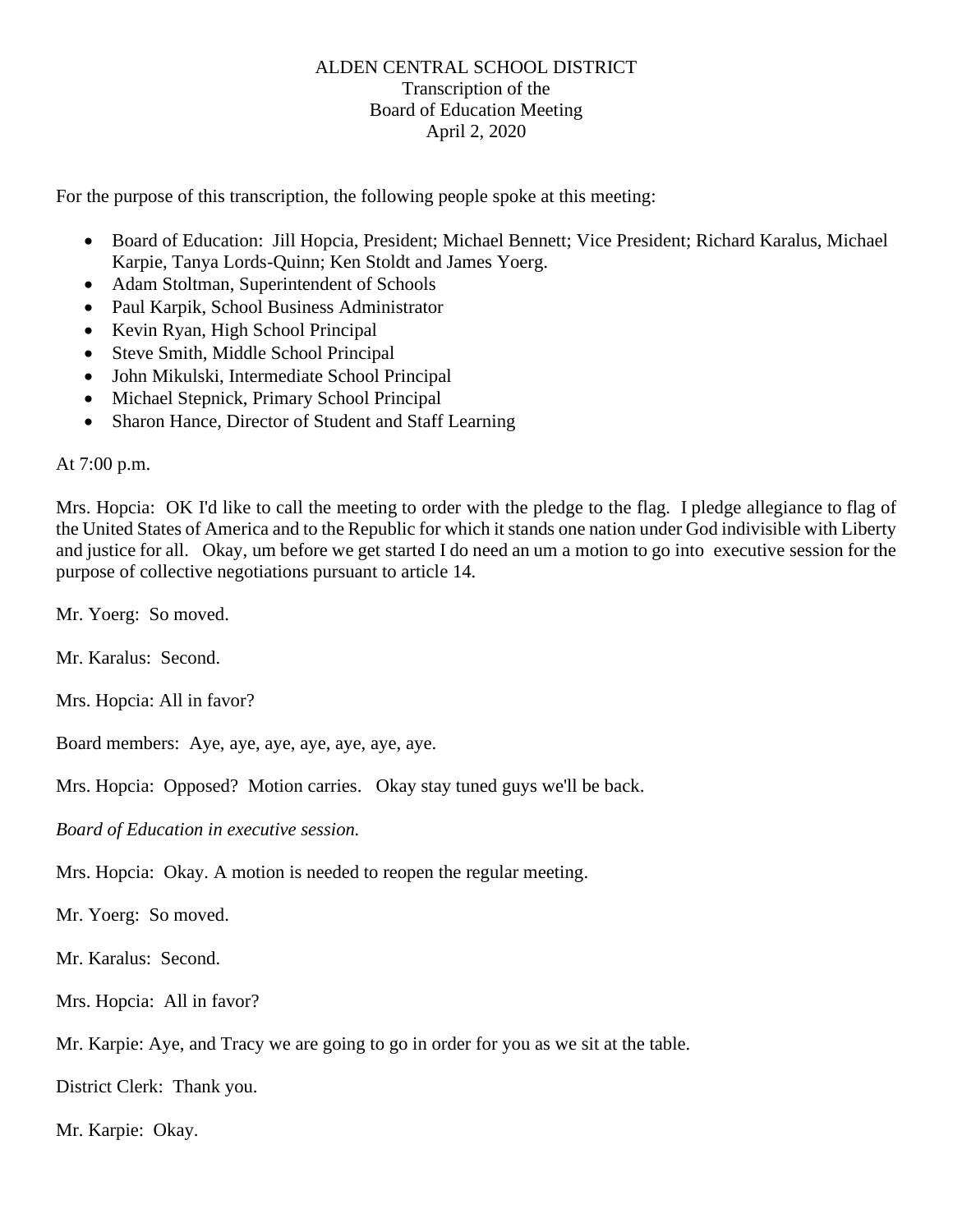Mr. Stoltman: Mike Bennett is muted.

Aye.

Mr. Karpie: Tanya not come back?

Mrs. Lords-Quinn: Aye, I said aye.

Mr. Karpie: Sorry.

Mrs. Lords-Quinn: That's okay.

District Clerk: I can't find Mike. Okay there he is.

Mr. Karalus: Jill next.

District Clerk: He's not unmuted.

Mr. Stoltman: Mike Bennet is still muted. Oh there he is.

Mr. Bennett: Aye, sorry.

Mrs. Hopcia: Got them all Tracy?

District Clerk: Yes.

*(Some Board members said aye at same time)*

Mrs. Hopcia: A motion is needed to approve the Board of Education minutes from the regular meeting held on March 19, 2020.

Mr. Yoerg: So moved.

Mr. Karalus: Second.

Mrs. Hocpia: All in favor?

Board members: Aye, aye. Opposed? Oh I forgot, aye. aye, aye, aye, aye.

Mrs. Hopcia: Opposed? Any abstentions?

District Clerk: Everybody was here the last meeting.

Mrs. Hopcia: A motion is needed to receive warrant and budget status reports for the period ending March 16, 2020.

Mr. Yoerg: So moved.

Mr. Karalus: Second.

Mrs. Hopcia: Those in favor?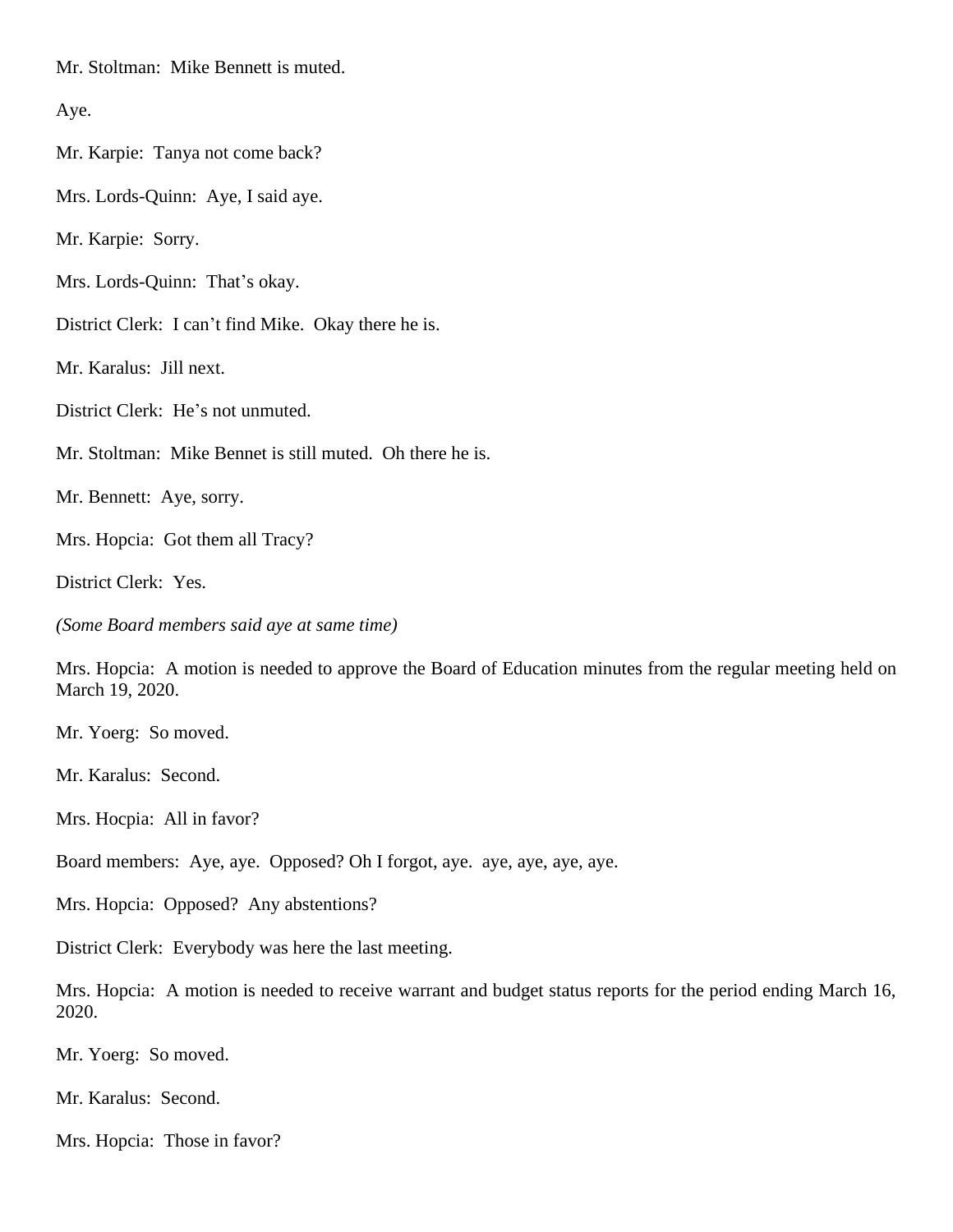Board members: Aye, aye, aye, aye, aye, aye, aye.

Mrs. Hopcia: Opposed? Motion carries.

Mrs. Hopcia: A motion is needed to approve the following resolution: Be it resolved that the Board of Education of the Alden Central School District hereby approves a Memorandum of Agreement between Alden Central Schools and the Alden Central Schools Related Personnel Association as presented, and to authorize Adam Stoltman, Superintendent of Schools, to execute the same.

Mr. Yoerg: So moved.

Mr. Karalus: Second.

Mrs. Hopcia: All in favor?

Board members: Aye, aye, aye, aye, aye, aye, aye.

Mrs. Hopcia: Opposed? Motion carries.

Mrs. Hopcia: A motion is needed to approve the following resolution: Be it resolved that the Board of Education of the Alden Central School District hereby approves a Memorandum of Agreement between Alden Central Schools and the Alden Central Schools Employees Association as presented, and to authorize Adam Stoltman, Superintendent of Schools, to execute the same.

Mr. Yoerg: So moved.

Mr. Karalus: Second.

Mrs. Hopcia: Any questions? All in favor?

Board members: Aye, aye, aye, aye, aye, aye, aye.

Mrs. Hopcia: Opposed? Motion carries.

Mrs. Hopcia: A motion is needed to approve the following resolution: Be it resolved that the Board of Education of the Alden Central School District hereby approves a Memorandum of Agreement between Alden Central Schools and the Certified Occupational Therapist Assistant as presented, and to authorize Adam Stoltman, Superintendent of Schools, to execute the same.

Mr. Yoerg: So moved.

Mr. Karalus: Second.

Mrs. Hopcia: Questions? All in favor?

Board members: Aye, aye, aye, aye, aye, aye, aye.

Mrs. Hopcia: Opposed? Motion carries.

Mrs. Hopcia: A motion is needed to approve the following resolution: Be it resolved that the Board of Education of the Alden Central School District hereby approves a Memorandum of Agreement between Alden Central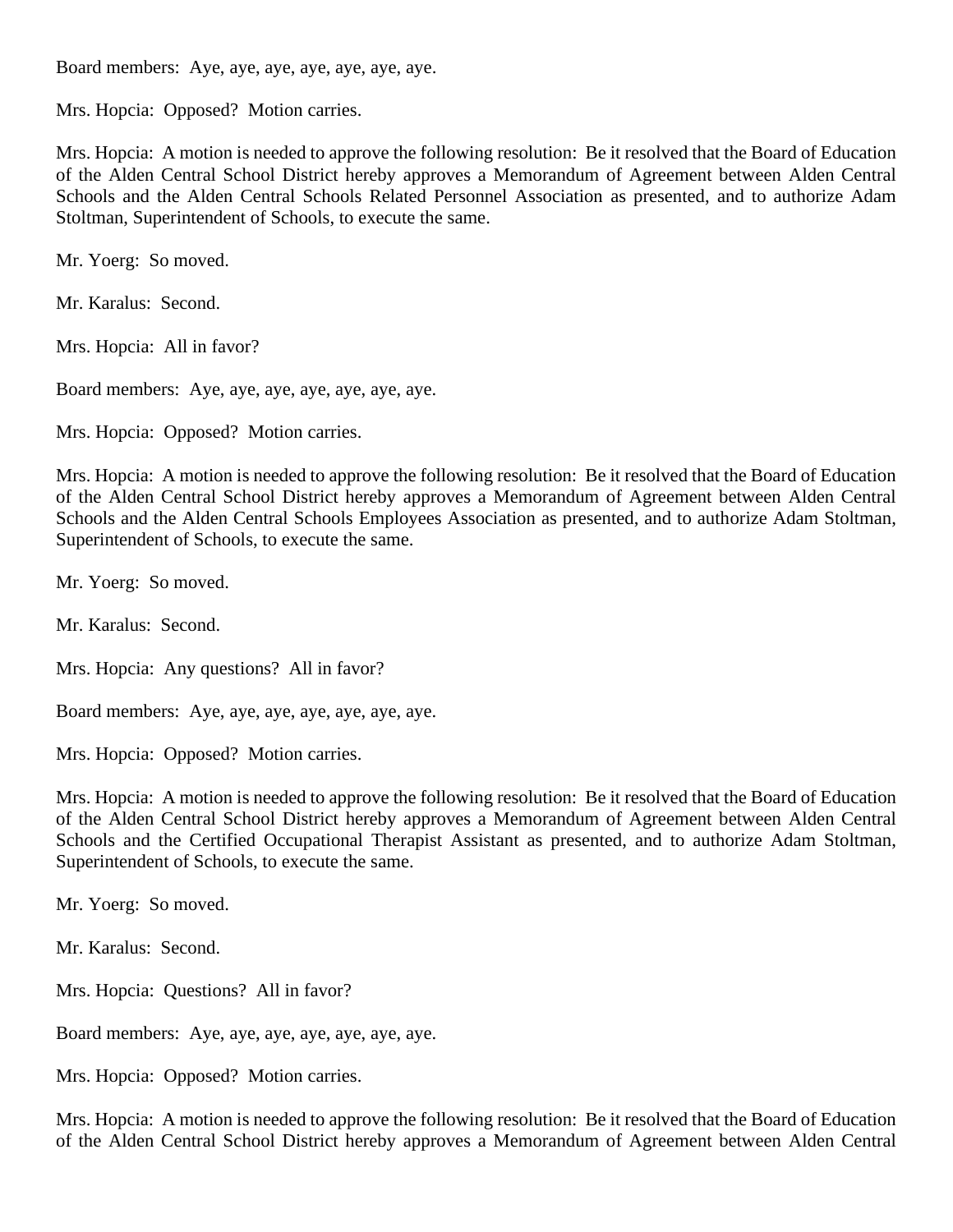Schools and the Civil Service Employees Association as presented, and to authorize Adam Stoltman, Superintendent of Schools, to execute the same.

Mr. Yoerg: So moved.

Mr. Karalus: Second.

Mrs. Hopcia: Questions? All in favor?

Board members: Aye, aye, aye, aye, aye, aye, aye.

Mrs. Hopcia: Opposed? Motion carries.

Mrs. Hopcia: A motions is needed to approve the following resolution: Be it resolved that the Board of Education of the Alden Central School District hereby approves a Memorandum of Agreement between Alden Central Schools and the following lunch monitors as presented, and to authorize Adam Stoltman, Superintendent of Schools, to execute the same.

Mr. Yoerg: So moved.

Mr. Karalus: Second.

Mrs. Hopcia: Questions? All in favor?

Board members: Aye, aye, aye, aye, aye, aye, aye.

Mrs. Hopcia: Opposed? Motion carries.

Mrs. Hopcia: A motion is needed to approve the following resolution, um, as listed.

Mr. Yoerg: So moved.

Mr. Karalus: Second.

Mrs. Hopcia: Any questions? All in favor?

Board members: Aye, aye, aye, aye, aye, aye, aye.

Mrs. Hopcia: Opposed? Motion carries.

Mrs. Hopcia: A motion is needed to approve the following resolution as listed.

Mr. Yoerg: So moved.

Mr. Karalus: Second.

Mrs. Hopcia: Any questions? All in favor?

Board members: Aye, aye, aye, aye, aye, aye, aye.

Mrs. Hopcia: Opposed? Motion carries.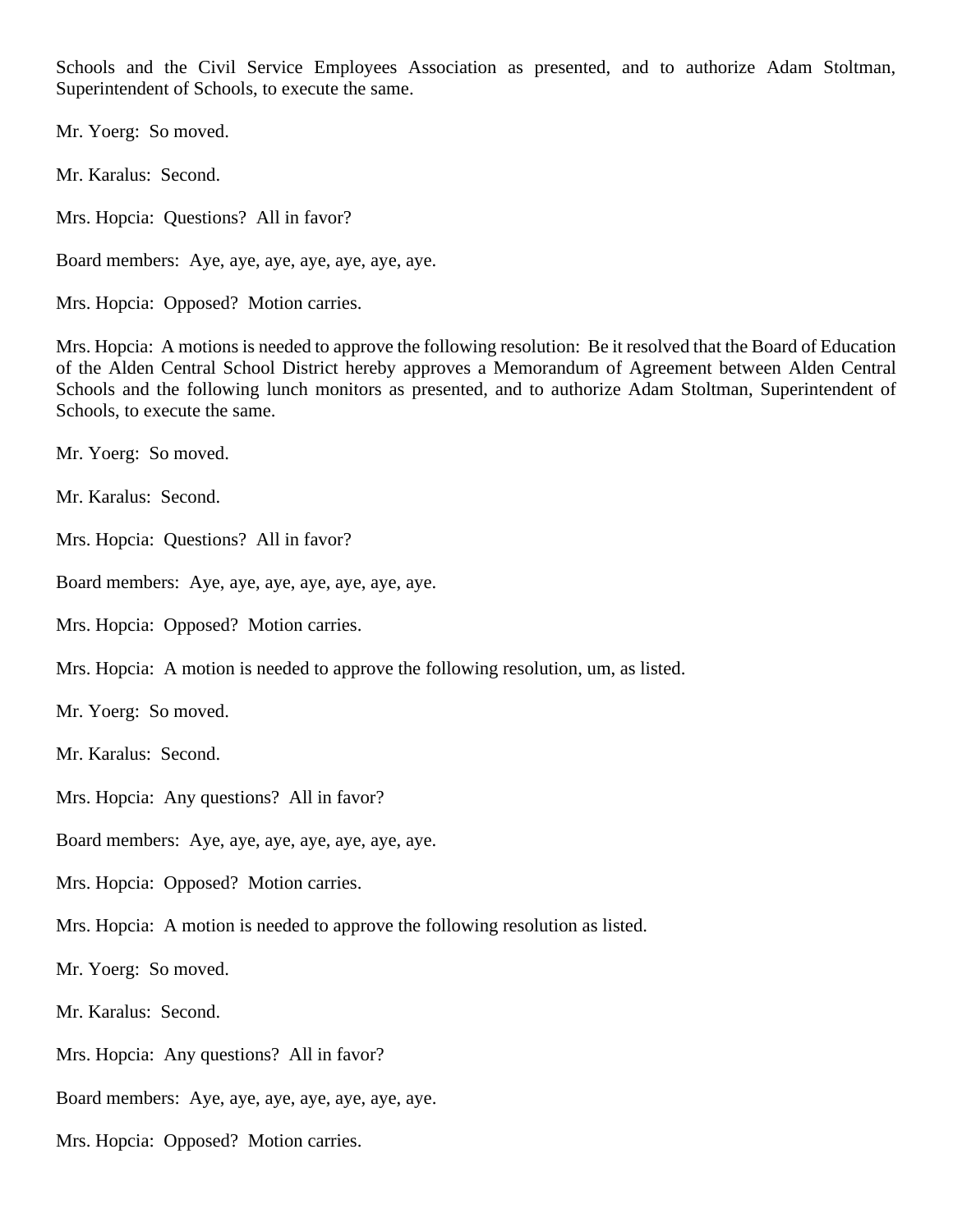Mrs. Hopcia: A motion is needed to accept the following resolution: Be it resolved that the Board of Education of the Alden Central School District has reviewed and accepted the recommendations of the Committee on Special Education from the meeting held on February 24, 2020; and also the CSE amendment agreements dated October 8, 2019, March 12 and March 18, 2020.

Mr. Yoerg: So moved.

Mr. Karalus: Second.

Mrs. Hopcia: Any questions? I have a question, why is 10/8 randomly in there? Should that be March 8?

District Clerk: Let me unmute Sharon. That's what it said on the um CSE agreement. I have to find Sharon. Okay.

Mrs. Hance: The 10/8 was an amendment meeting that we've been trying to get the parent to sign, it's just been difficult to get ahold of them but that is the accurate date.

Mr. Stoltman: Okay, thank you Sharon.

Mrs. Hopcia: Okay, any further questions? All in favor?

Board members: Aye, aye, aye, aye, aye, aye, aye.

Mrs. Hopcia: Opposed? Motion carries.

Mrs. Hopcia: A motion is needed to approve the following books reviewed by Michael Bennett. Three Spanish books. Um, any questions? Well first I need the motion.

Mr. Yoerg: So moved.

Mr. Karalus: Second. Questions? Comments Mike?

Mr. Bennett: Oh ya, so the drawings on the covers were lovely. Excellent. They were all Spanish though. I, I, I, I'm not gonna lie. I have trouble with the English language.

Mrs. Hopcia: Okay. Alright. All in favor?

Board members: Aye, aye, aye, aye, aye, aye, aye.

Mrs. Hopcia: Opposed? Motion carries.

Mrs. Hopcia: A motion is needed to declare the following items as surplus and of no further use to the District and to approve the sale through Board approved Auctions International.

Mr. Yoerg: So moved.

Mr. Karalus: Second.

Mrs. Hopcia: Any questions? All in favor?

Board members: Aye, aye, aye, aye, aye, aye, aye.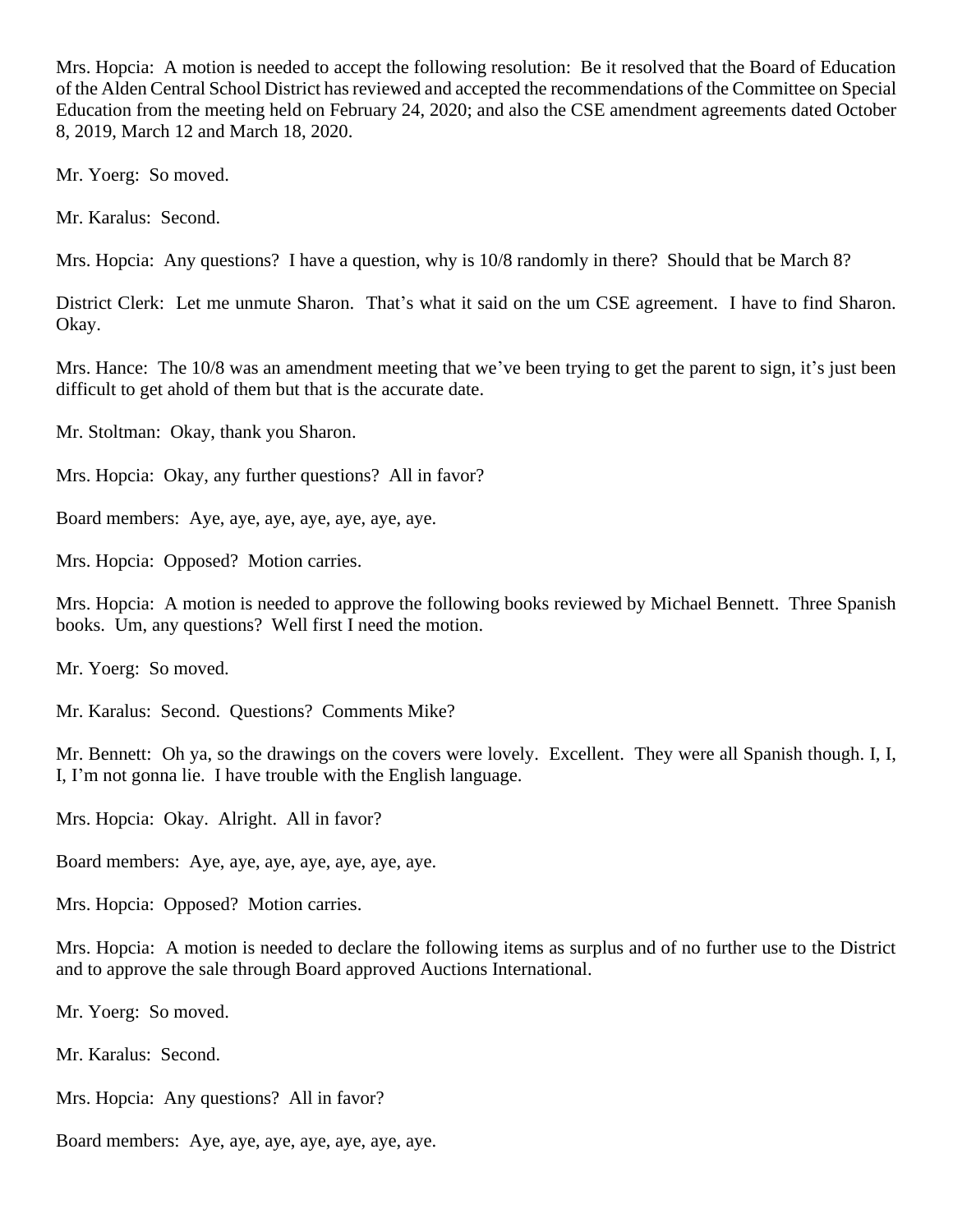Mrs. Hopcia: Opposed? Motion carries.

Mrs. Hopcia: Alright, onto my report. It's, um, I don't have much to report, other than I think we're all thrown for a loop and curve and *(unintelligible)* attendance this evening. This is new for all of us and we are doing the best *(unintelligible)* but I would like to say hats off to the School District. Your, your teachers and staff are amazing and impressive, and they are working and going door to door and going above and beyond in so many ways, so please salute your, your staff, they are tremendous and well, well-valued in this community so thank you so much. I did attend the webinar this last Saturday, a lot of information to take in, that, you know, little by little, day by day we hear, you know, new things from the governor, giving us information and I'm sure Mr. Karpik tonight in his budget presentation will have some of that information available to us, so that is all I will say from that, so thank you to everyone for being here. And with that, we will move on to our board comments, Mike Karpie, do you have anything that you'd like to say?

Mr. Karpie: I'm all set Jill, thanks.

Mrs. Hopcia: Okay, Tanya?

Mrs. Lords-Quinn: No, I'm good here, thank you.

Mrs. Hopcia: Mike Bennett?

Mr. Bennett: Exactly what you had said Jill about everybody in the district they're doing a great job and it's greatly appreciated.

Mrs. Hopcia: Thank you, Mike. Ken?

Mr. Stoldt: Nope, all set.

Mrs. Hopcia: Jim?

Mr. Yoerg: I'm all set.

Mrs. Hopcia: And rich?

Mr. Karalus: Unfortunately, nothing here either.

Mrs. Hopcia: Okay, thanks. All right, moving on to you, the Superintendent.

Mr. Stoltman: And we'll turn it over quickly for each principal to just give a real quick update on how things are going in their buildings, that they're not necessarily in their buildings, outside of their buildings, but as they stay connected with their staff and our teachers. I asked them to keep it brief because I know we're transcribing this. However, if you have questions for any one of the individual principals, please feel free to ask. So why don't we start with Kevin.

Mr. Ryan: Good evening everyone. I just want to share that, you know, same sentiments that had been expressed to date. It's incredible to be part of this team. I knew that before this, this occurrence. But certainly, even more so now. The high school, as with all other buildings, teachers are working hard to stay in constant communication with their students and guidance *(unintelligible)*. That's their ability at this time. So today, I stood outside and assisted with meal distribution and the beautiful weather, and in many ways it felt like one of those days we all look forward to at the end of winter, but we're all standing there wearing masks and gloves and passing out food. So, again, grateful to be part of this team and appreciate the, the hard work of everyone involved from teacher aides to clerical staff to teachers to buildings and grounds to cafeteria workers.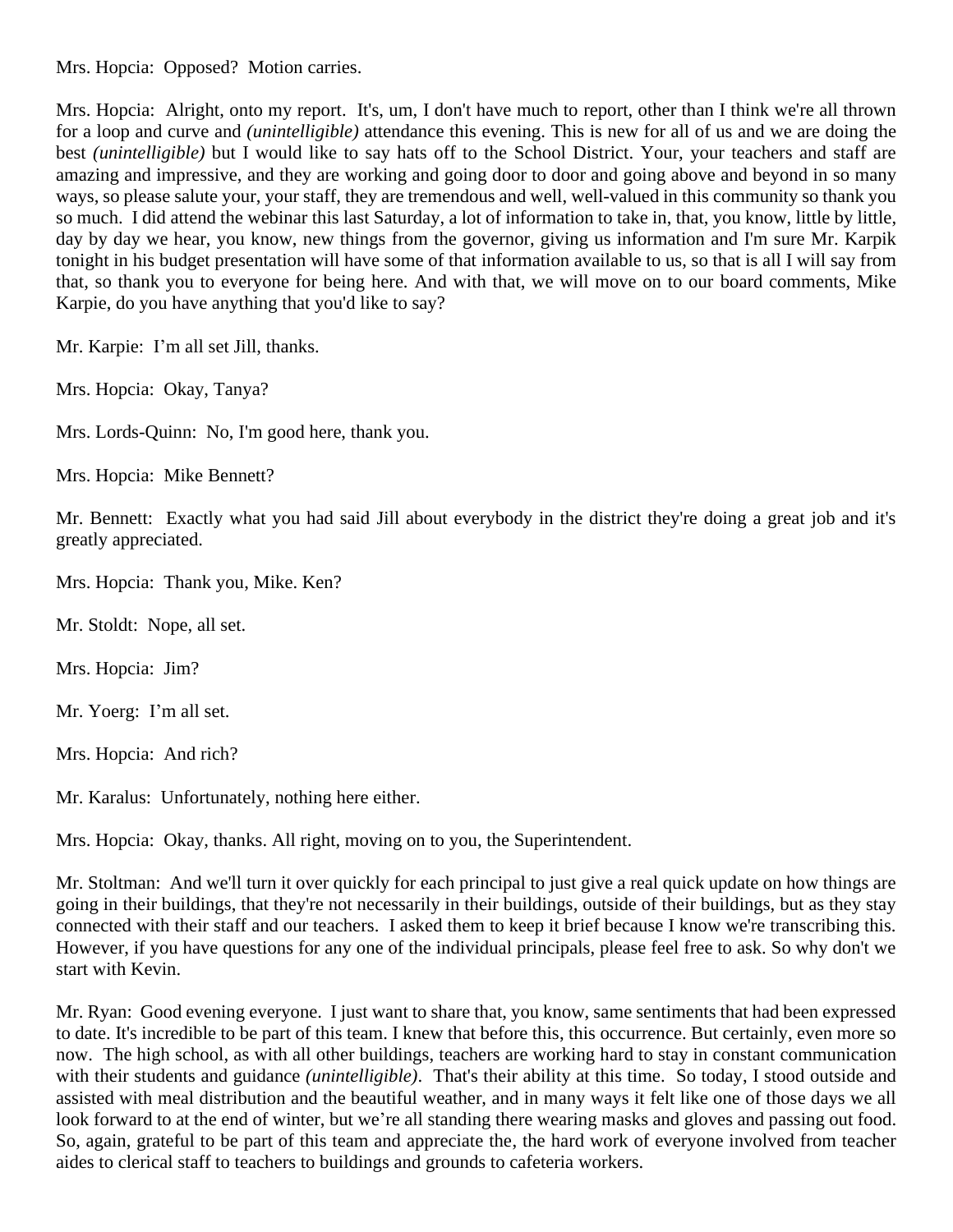Mr. Stoltman: Thank you, Kevin. Mr. Smith, I don't see on my screen, but I think you're there somewhere.

District Clerk: Go ahead Steve.

Mr. Stoltman: Oh there you are.

Mr. Smith: Yep, I am. Good evening everyone, same as Mr. Ryan stated, um, hold on one second, as soon as I start talking my children are animals in the background. Sorry, they were fine the whole time until now. Um, just as Kevin said, and I know Jill and Mike alluded to, kudos to, to the staff. The middle school staff has been putting in more hours now than they, than they do during, during the regular school day. They are working very hard to try and keep the relationships, the best they can with the kids. Making calls to parents, many of them are zooming with kids doing what they can keep some kind of normalcy for our students at the middle school. I also want to give some kudos out to the teacher aides, they went above and beyond what we typically would expect them to do as far as packing up all the lockers, delivering student materials, and now as Kevin said, um, standing out whether it's rainy, windy or sunny, helping out with the food distribution; so kudos to them and Anita's cafeteria staff, they've been doing an awesome job with that but.

Our teachers are, are meeting daily with each other. They meet weekly with me; I just had a meeting with some of my groups today, and I'll meet with some of them tomorrow, and they are doing everything they can to kind of keep some kind of normal school life for our, for our kids as best as they can, so they're doing an awesome job and I know they're going to continue and as I said they're going to get better as, as we kind of go further into this because they're learning from, from the week before so kudos to all of them and they're just doing a great job at keeping some kind of normalcy to our, to our, our middle school students.

Mr. Stoltman: Thank you. Any questions for Steve? Okay. Great. Thanks. John?

District Clerk: Hi John.

Mr. Mikulski: I won't, um, I'd like to reiterate everything that Mr. Smith, Mr. Ryan said because it *(unintelligible)* across the District. You know, we always talk about what a special place Alden is, and I think this has really shown what app with a overwhelming challenge we have risen above and beyond you know and that goes for every single member of the faculty, regardless of position, regardless of what their role they play in, everybody has gone above and beyond. The one piece I'd like to add, you know, because we're, we're not seeing each other, physically, it's really important for us to be connecting in different ways and, like Steve mentioned, a lot of communication that's going on between faculty members but also outreach to kids and outreach to families and parents. We encourage anyone who isn't currently, to go and actively follow all the buildings in the District on social media because that is where you really do get kind of this bird's eye view of what's going on every single day, you know, that's where we're able to share out not only information about the buildings in the District but also to kind of share out some of those successes and those victories and those accomplishments that we've had, even though school may be closed, we're still forging those relationships and making those memories and making those experiences for kids and that's a great place for you to be able to take a look and see that in action.

Mr. Stoltman: Thanks John. And, lastly, Mike.

District Clerk: Go ahead Mike.

Mr. Stepnick: Hi everybody. How's everyone doing, um, I um, you know I get the disadvantage of going last because I think that the three gentlemen, did a, did a really nice job of summarizing, you know, just how appreciative we are of all of the staff members and how they've chipped in in various ways, it's, it's really been amazing to see, you know, the work that has gone into, you know, trying to make this the best experience we possibly can for our kids and their families. I think, you know, that's one of the things that all of us, you know,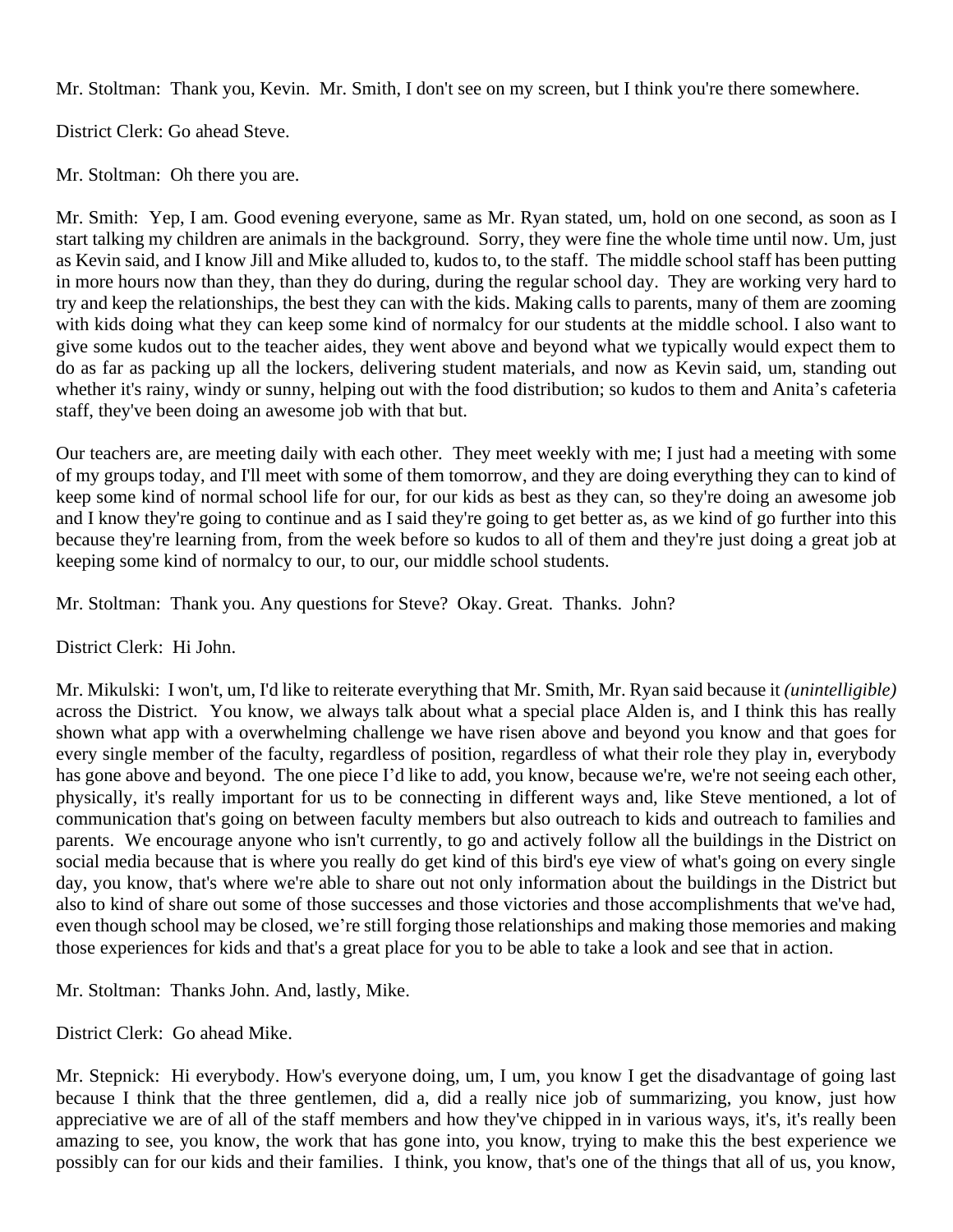we have the benefit of all having young children at home right now, and, and being able to kind of keep that in perspective and know the challenge that our families are, are experiencing right now in terms of trying to work from home and trying to juggle schoolwork and, you know, that that is a good perspective for us to have. And you know, it's, it's one that is shared by a lot of our staff members who are experiencing, you know, and trying to figure out how do I do this, how do I still, still get all of this accomplished and get all of my children's *(unintelligible)*. So, our staff members have stepped up and then some. You know, I think many of them would probably say they are doing much more now than they, than they ever did on a typical day in, and you know, it's just, it's really refreshing to see the effort that's going into things and I think we're getting some positive feedback from parents in terms of that effort. And you're really seeing, you know, the hard work pay off in terms of the relationships that have been built up to this point, so.

Mr. Stoltman: Thanks Mike.

Mr. Karpie: Adam, I have a question.

Adam: Yes.

Mr. Karpie: Are our administrators working from home or are they're in the buildings every day.

Mr. Stoltman: A combination.

Mr. Karpie: Okay. It just, just, just a thought: we have two electronic signs in our District, can we start maybe possibly putting positive messages of some type on them? And also, I don't know if it was possible but even from my house, I'm pretty far of the school, it would be nice maybe at nine o'clock every morning to hear a patriotic song coming over the loudspeaker in the community, if that was ever possible. Think about it.

Adam: I'm writing them down.

Mr. Karpie: You know spends from time to time and certainly when the weather gets nicer and my windows are open, but to reach out to the community in a certain way, might be a good thing, especially, you know, coming into budget time and stuff like that. Let them know we're still here. We're still changing messages on our sign, and they can hear something positive come over the PA once a day.

Mrs. Hopcia: Thanks.

Mr. Stoltman: We'll talk to Mike and Kevin because they've got the electronic signs, and John because the PA is in his building. So, I'll touch base with you gentlemen tomorrow.

Mr. Karpie: Thanks Adam.

Mr. Stoltman: Okay Paul, are you ready to take the computer over?

Mr. Karpik: I think so.

District Clerk: Okay, I'm gonna hand it over to you Paul, remember to do that drop down we talked about.

Mr. Karpik: Yes.

District Clerk: Hold on. I lost you.

Mr. Karpik: You still there?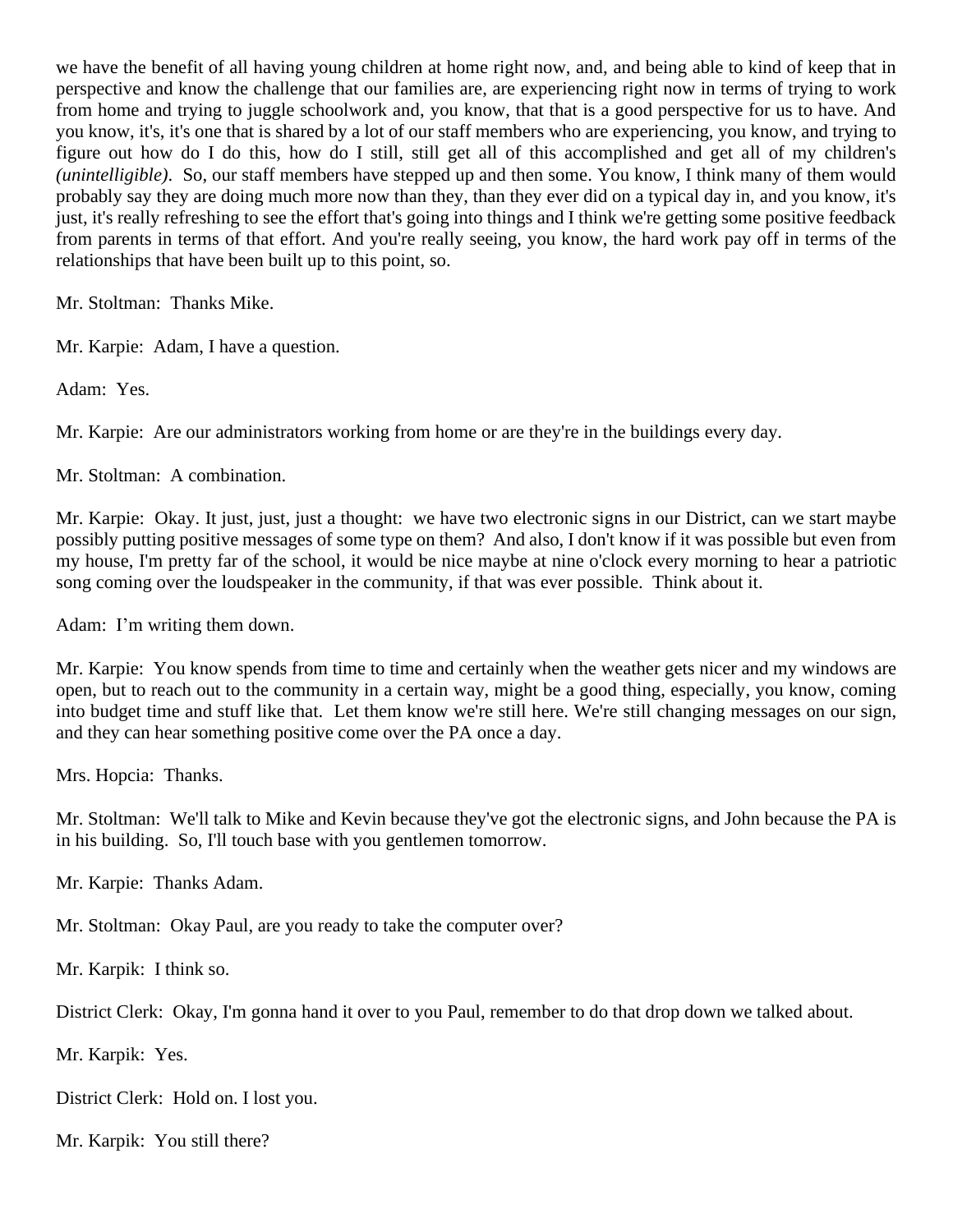District Clerk: Yes

Mr. Stoltman: You're still there Paul.

District Clerk: Go ahead.

Mr. Karpik: Okay. I need to get this working.

Mr. Karpie: We have the budget on our screen Paul.

Mr. Karpik: Yeah, I'm just trying to do one quick thing here. Um, Okay. All right, so we should be good. We'll start off with a typical agenda. Any questions from the last board meeting we had on the 19th from the group?

Mr. Karalus: I'm all set.

Mr. Karpik: Okay. Good. Okay, we're going to go over the preliminary budget which has got some slight changes to it. We're going to spend a lot of time talking about the revenue, what's going on with the state budget discussion so we'll talk about that and then we'll have, we'll be having a discussion as to where you want to see the budget, and what's going on and how it's going to impact the vote, and everything else coming up in the next couple months.

Okay, so expenditure budget wise, the biggest change we have from the last meeting was the health insurance premiums came in, and I adjusted the expense for the premiums by 2% to get as close to actual so that resulted in a \$99,000 reduction in expenses. When we started this back on February 4<sup>th</sup>, we were almost just under \$800,000 higher than we are right now. So we reduced \$800,000, or \$757,000 right now. And if you take into account the additional unemployment costs I had to put back in, we're really close to \$150,000 reduction from where we started back in February. So we've done a lot of reductions. The issue is not going to be on the expense side of the budget this year. It's going to be on the revenue side of the budget so we'll go through the expense side real quick and then we'll touch base and spend a lot more time on the revenues.

Now, the current budget will pretty much preserve most current programs K to 12 and a full complement of electives. We'll be adding one more grade level to our One to World initiative this year. What I want to stress to everyone is that when you're looking at our budget expenditure budget of 3.33% increase, 38% of that increase is being driven by what we're budgeting for increased debt service payments. And that is the result of moving forward with our Vision 20/20 Capital projects. And what I want to share with folks and try to stress to everyone, there is not going to be any tax impact related to Vision 20/20, or any of our capital projects for the current, or for next year, for 2020-21. We have *(unintelligible)* building aid and use of debt service reserves, there is, we paid for, that is going to offset the entire debt service payments, so I want folks to understand that our vote that we had a couple years ago on the pool and on the track and all the other amendments, improvements we're doing on the District are having no impact expense wise, or revenue wise on this budget so it's basically revenue/expense neutral for those items.

Expenditure component budget by area, you can see the most of the increases coming in the program side of things, capital going up \$496,000 and that is largely because of this breakdown by the component areas you can see that the blue line, which is our programs, remaining relatively consistent year to year. You can see the other categories about the same.

Mr. Karpie: Who let the dog out?

Mr. Stoltman: The dog doesn't like this.

Mr. Karpik: Dogs don't like it, people usually leave on it, so hopefully everybody's still here.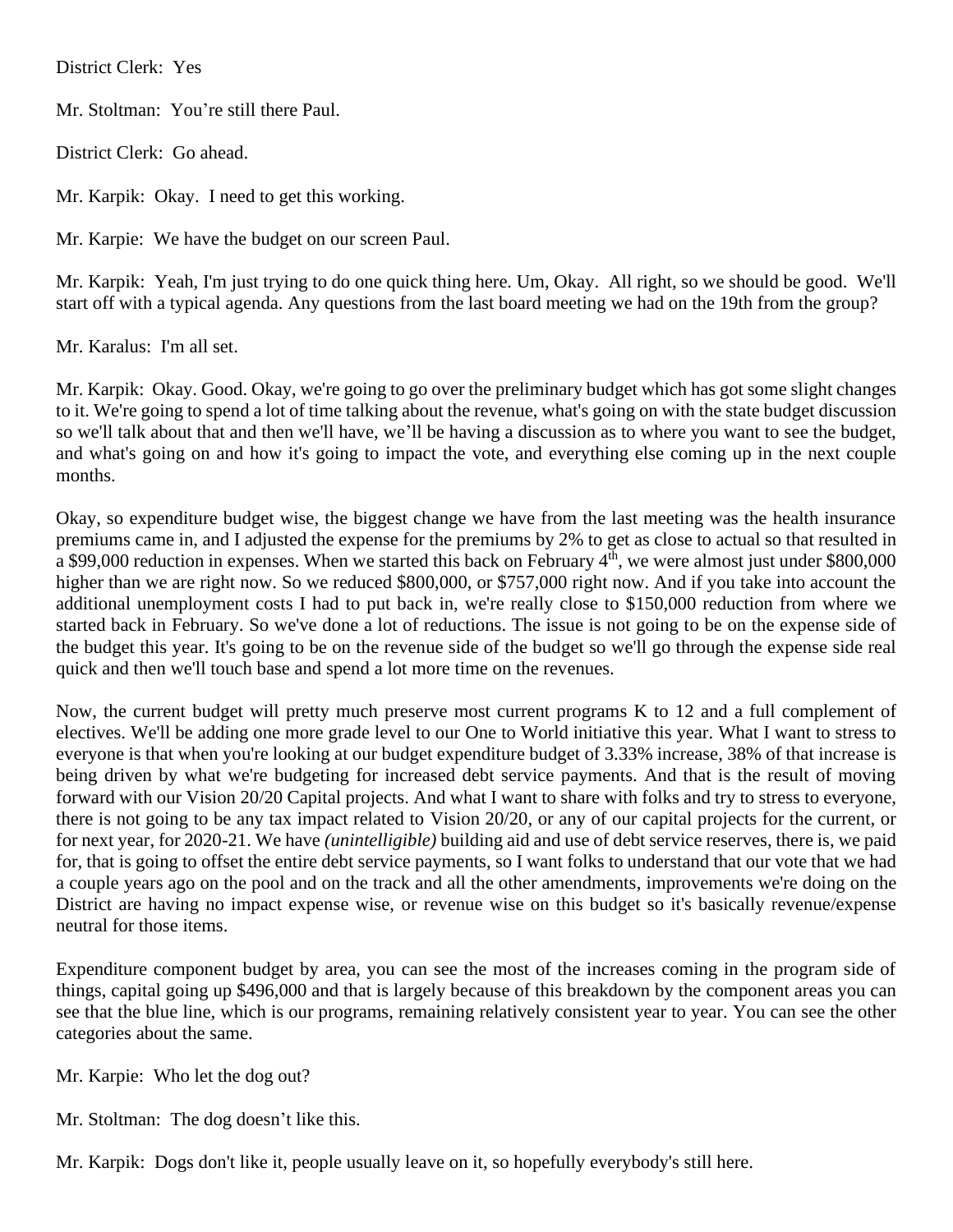Mr. Stoltman: You're like the mailman.

Mr. Karpik: Yeah. Y'all running from it.

Mr. Karalus: Don't let the dogs out Paul yet.

Mr. Karpik: Wait, wait till after I'm done, they might want to eat me after this, but we'll move on from there. Um, salary salaries are down to \$137,000 with the changes we've made, benefits are increasing \$361,000, contractual costs are, mostly the increase in that area is due to the switch of special ed placements from BOCES to privates, and just some extra special education services we need to add in for next year, that we're required to add. Debt service going up \$436,000. The only thing that I can point to is transfer to capital as we talked about, we get, end up getting, that is for construction projects that we have that are built to our budgets. We ended up getting about 80% of that back in state aid the following year. So, we're doing a capital project this year, that's going to cost us \$100,000, will get \$80,000 back in revenue next year for that, so we're going to end up replacing our interior doors at our Intermediate School, as part of the outlay project this year which will kind of tie in with our renovations to the hallways, and lights, and lockers in that area. And the project will basically cost us \$1,000 to do, which is a pretty, pretty good price for all the work we're gonna have done. Just a revenue graph, and if you look at this revenue graph compared to the ones last year, the year before, the year before that, the graph is pretty much the same; it's within a percentage of almost every quarter or less. Um, it's just very steady salary benefits drive what we do, and you'll always see that being around between 78% and 75% every year probably for the last 10, 15, 20 years.

Now the revenue side of the budget. Anybody have any questions on the expenses.

Mr. Karpie: No.

Mrs. Hopcia: No.

*(Unintelligible)*

Mr. Karpik: Alright we'll talk about the revenue estimates. I have um, this has been a very challenging part of the budget for me. And usually we put in extra cost sometimes into our expense side because of the unknowns. This year, we are spending a lot, we're spending a lot more time and I have a lot more question marks on the revenue estimates than I've ever had in my career doing this, and I'm not sure if I have good answers right now for anything until we really see how this pandemic ends over the next couple months, and hopefully it's only a month or two, a couple months. So what I want to share with you is, there's going to be some significant impact to the budget, and I just don't know how severe those impacts will be at this point in time, so they're going to impact your interest income, our Erie County sales tax revenue, our state aid and our tax levy. And it's really gonna, depending on the severity of the pandemic, expenditures may need to be adjusted reduced during the year. If our, if our revenues come in lower than anticipated, which is a good possibility at this point in time. First item we're going to talk about is the decrease in interest income and that's, it's not a relatively large number, but it's pretty drastic. I ended up, increasing this this year by \$50,000 in the preliminary budget on February 4<sup>th</sup> because we were getting interest rates of between 1.82% on our bank accounts. The Fed rate at the time, I put this together was at about 1.6%. As of March,  $30<sup>th</sup>$ , that federal rate has dropped to .009%. So basically, went from 1.6 to zero. And what does that mean? That means that I budgeted \$125,000, and that number is really not reasonable at this point in time. We know it is going to come in less unless things throughout the year get better and the economy takes off. And maybe, maybe the second or third month of the fiscal year we're talking about here, so maybe by December if things go well, maybe we'll start talking about the Fed raising the rate up again if things are going well, and, and we passed ourselves through this pandemic. But right now, we're looking at a good opportunity, a good chance that my revenue budget for income is not going to be matched by what actually happens right now. Second item I want to bring your attention to is Erie County sales tax, we end up getting, we have budgeted right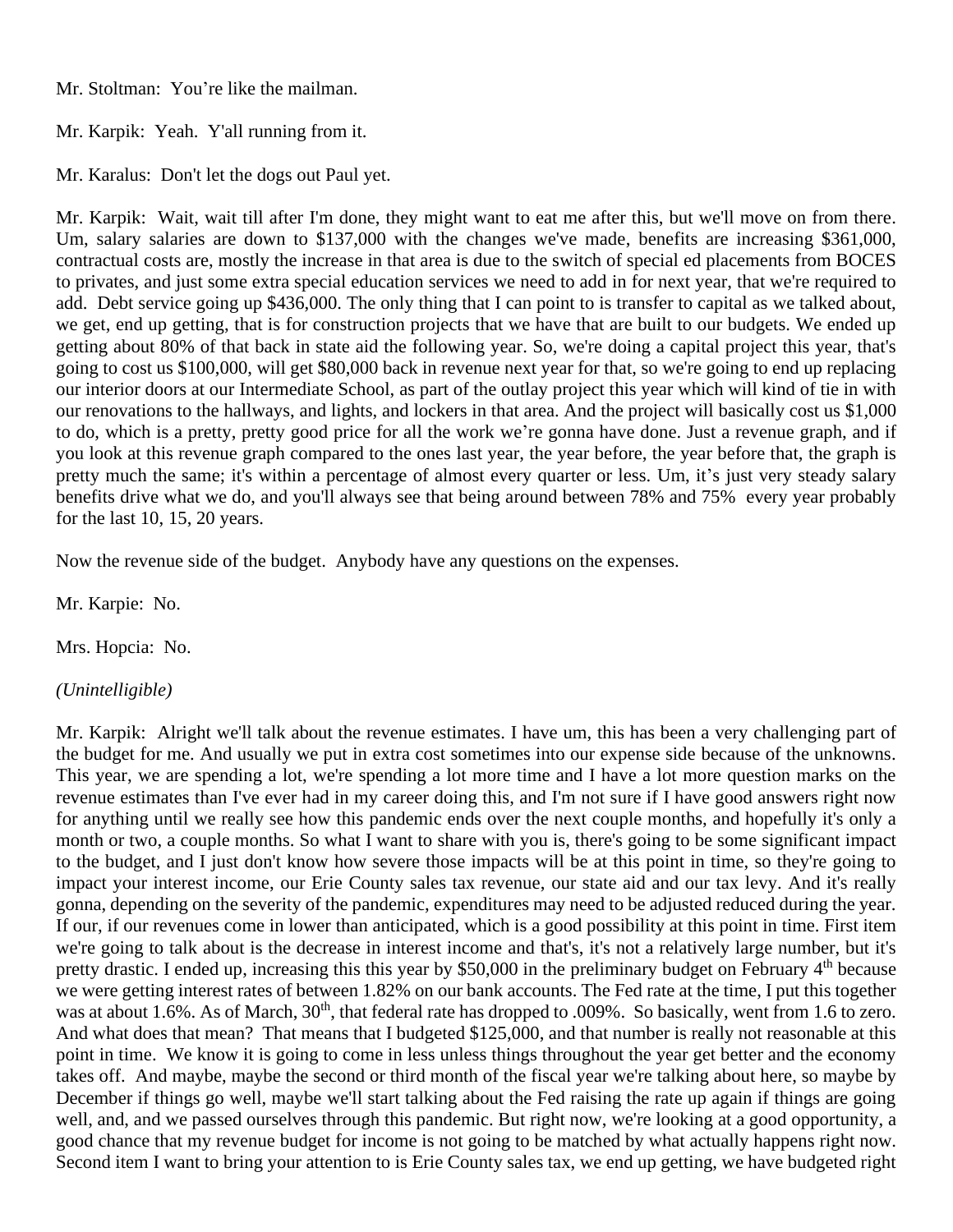now for next year \$1.85 million for Erie County sales tax. The county has sent Mr. Stoltman a letter, it came in the mail today. He wasn't in, he was working from home, but Tracy shared it with me today. And basically, the county comptroller is telling us that he projects revenues to be down almost \$80 million. *(Unintelligible)*. And that's just for this last quarter really, of 2020 for us, so for the last quarter, which is for March 2020 to June 2020, it's going to be off, by quite a bit. So what I have up here is the example that we came from March 2019 to June 2019, we were doing, our economy was doing pretty well then, I think it was doing better up until this pandemic now. So, our impact for the quarter last year, at the same time we're talking about is gonna, is \$640,000. And if we end up, the state, the county ends up losing 30, 40, 50% of that revenue, the District could be out anywhere from \$200,000 to \$320,000 or more. So, for the last quarter of this budget year we're in right now the 19-20 school year, we could be looking at a shortage of up to \$320,000 in one quarter for this. And we'll probably be okay for this year. But for the first quarter of the next school year, or for multiple quarters the next school year we can be talking about significant reductions in revenue for us that we don't have that are not in our control. So, if businesses remain shut, if employees remain out of work, we are going to have a problem matching and meeting our estimates and revenue for Erie County sales tax. So, this is not only a problem for our current budget, budget year, it's going to be a problem for next year. And it's, it could be very significant because you're looking at just one quarter of, of possibly four quarters in a year. So hopefully we get through this, mostly in the quarter we're in this year for the 19-20 school year, it probably will impact the 20-21 first quarter for sure. And hopefully we get back on track with the County and things become more normal and we'll be, hopefully, not severely impacted. Alright, those are the, those are the little or I guess a littler things we have, we're talking about those are pretty big.

The next item is the state budget, the state budget was approved in the last day. The state is still estimating a drop in revenues of between 10 to \$15 billion in results of this crisis. We're talking lots and lots of money. State school aid represents 27% of the current state budget, that's funded through state taxes and fees. So, over a quarter of our budget is school aid. State aid totals, aid for schools, would increase by \$95 million or .35% for next year. We are going to get a little bit of that increase. But it's all based on expense driven aids, and I think that \$95 million the governor is projecting is probably low based on some things we'll talk about later as we go through the state budget. Foundation aid will be frozen at last year's level and that's the, that's the, actually the money we use to pay for all of our educational programs here in the District. So, the only thing we're gonna see increases in are gonna be expense driven aids, and the one I can see us definitely have an increase in right now would be our building aid. The other aids such as BOCES aid and transportation aid, I'm going to actually tell you that we're probably, even though it's showing on the governor's run, is we're gonna see an increase. Without, without us being open right now, fully open, our transportation aid will not come in where we anticipate, where the governor has in his budget, because we are not incurring expenses this year running our buses. We have eight buses we're running to do meal delivery on Mondays and Thursdays, but we typically run about 40 buses, five days a week, during the school year, so we're really running, we're running at a portion of where we usually are, and that means we're not going to have as much expense, which means we won't generate as much revenue for the next year. But just keep that in mind when we're talking about expenses because I can't predict that right now. So if we go into next year, and if we go into this year and we don't open sometime by May 15<sup>th</sup>, or even April 30<sup>th</sup>, whatever that date's going to be, if we are close to the rest of the year that's going to impact our revenues next year, for sure. I just don't know yet how much and how, depending on when we can get our students back to school. Next thing would be, each district is going to receive a reduction in aid through a pandemic adjustments, which will be fully off-set by an allocation from the education Stabilization Fund. I think it's called Federal Cares Act, is what they're kind of calling it. So, right now our adjustment for this is \$305,000. So you'll see a reduction in state aid of \$305,000, you'll see an increase in federal aid of \$305,000 that would be off-set each other. So that's what we're looking at right now. The state, the state is looking at to reduce our school aid by 1.27 and replace it with that federal money, so we've already gotten that money, so the state's already taken that \$1.27 million, allocated that money to each of the school districts and taken that out of our, basically, our state aid and we've replaced it with our federal aid, so that money's already been distributed, there's no additional money at this point in time extra, so that \$1.27 million is what was given to all schools, our portion was \$305,000. And if the governor cuts additionally, which I'll talk about next slide…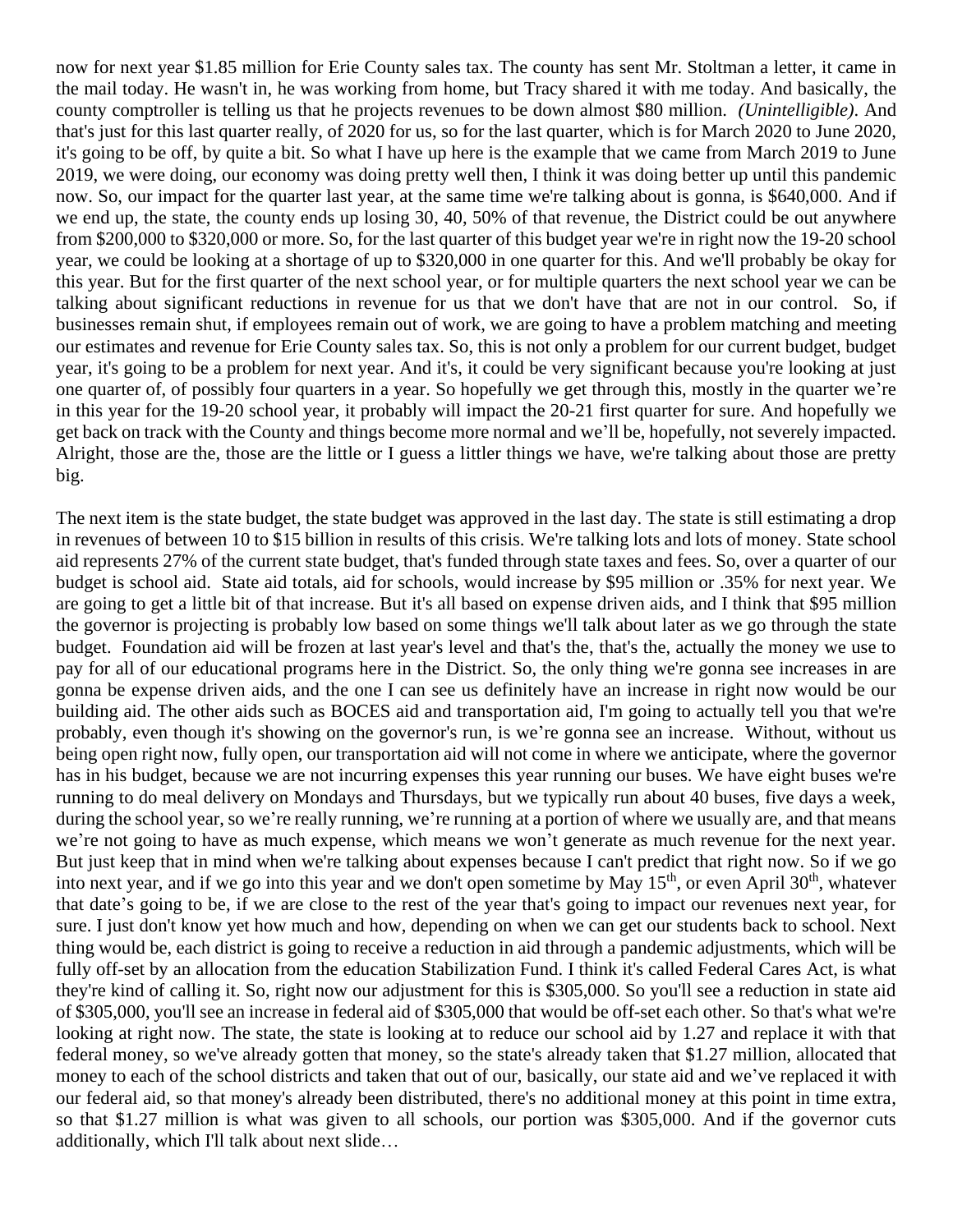Sorry is a little bit different for me to do.

We'll talk about the slide after that. One of the things that the budget did include was the rejection of all the proposed consolidation of 10 categorical driven expense AIDS including BOCES aid. It also rejected the proposal to increase Community School set aside money, leaving it at \$250 million. We, for the first time in the last threefour years, this is, this aid has been in existence, we were eligible for it in the governor's original proposal in January. However, since the budget been finalized that Community Set Aside money has been removed from our budget for next year, so that's a decrease of \$37,000 on the budget for next year. Next thing, the budget also includes, which is the only good saving grace about the budget that I can see right now, it also includes the repeal the employee time off, paid time off for voting provision that was for schools which was enacted in 2019. And so that means that school employees cannot take time off during the middle of the school day to go out and vote, so they'll have to do that on their own time after work or before work. And that'll save us on some sub costs, and that kind of stuff that we had to incur a little bit if, if people had decided to take off, we would have to have subs into do that.

Mr. Stoltman: We, we, we didn't have many people do that at all last year, just for the record and for the board, I, I believe on one hand we could count it.

Mr. Karpik: That's was great. So there was there was very little impact to that this year but going forward, there could have been a larger I know for other school districts besides Alden that I think it was a larger impact to employees, requesting time off to do that and to find subs to be able to do that.

So when we're looking, I keep going in the wrong direction I'm sorry.

There's going to be a new mechanism in the state budget this year that's going to allow the governor's budget director to make periodic adjustments to nearly all state aid, all state spending, including school aid. In the event that state revenues come in below 99% of actual perc, of the actual estimates, (that dog doesn't like this either) or if actual disbursements exceed 101% of estimates. So, what's going to happen is he's going to make a determination on four quarterly time periods. And if the revenue comes in below what's expected, he's going to cut our aid, and currently there is no federal stimulus money available for these reductions coming up. So, we already received our federal cares money from the federal government right now. And if he cuts us further, as of today, there is no additional bills in the federal government to off-set this cost. So the first estimated measurement period would be April 1 of 2020 to April 30 of 2020, and then the Governor will look at his estimates, and if he thinks that the school aid is, we're still looking at a budget deficit throughout the whole state, he will start cutting our state aid.

May 1st to June 30 of this second one, July 1 to December 31, and then January to March 31 would be the other dates. At any one of those quarters, he can determine that our revenues aren't coming in where they're expected; he's going to cut us. And right now, there's no federal aid or nothing to save us if that happens. So, reductions will be done uniformly across the board to the extent practicable, I'm not quite sure what that means, but I would assume that if, if we're going to lose a million dollars and we have \$15 million in aid, then we're going to, it's going to be equally distributed, so whatever that percentage would be, we'd be taking across the board. And then the other issue is right now, there's no details of how the state plans deal with its immediate cashflow problems arising from the delay in the personal income tax filing deadline, Sales Tax question, and other factors. It looks like right now the state's going to need to address the cash flow by borrowing money. And then that could delay, what it could delay is the, the payment of scheduled school aid payments for April, May, and June of the current school year so that could start impacting our cash flow, eventually here as well, but we do have enough cash to keep us, get us through for the next several months. And then, it could impact us going forward in the next year.

Next thing is the budget vote and board elections have been postponed until at least June 1<sup>st</sup> of 2020. So, that was scheduled for, I believe, May  $19<sup>th</sup>$ , now we're up to at least June  $1<sup>st</sup>$  which gives us an extra two weeks. Since the first budget amendment adjustment period is not till, is on April 30. If the governor decides to cut our school aid,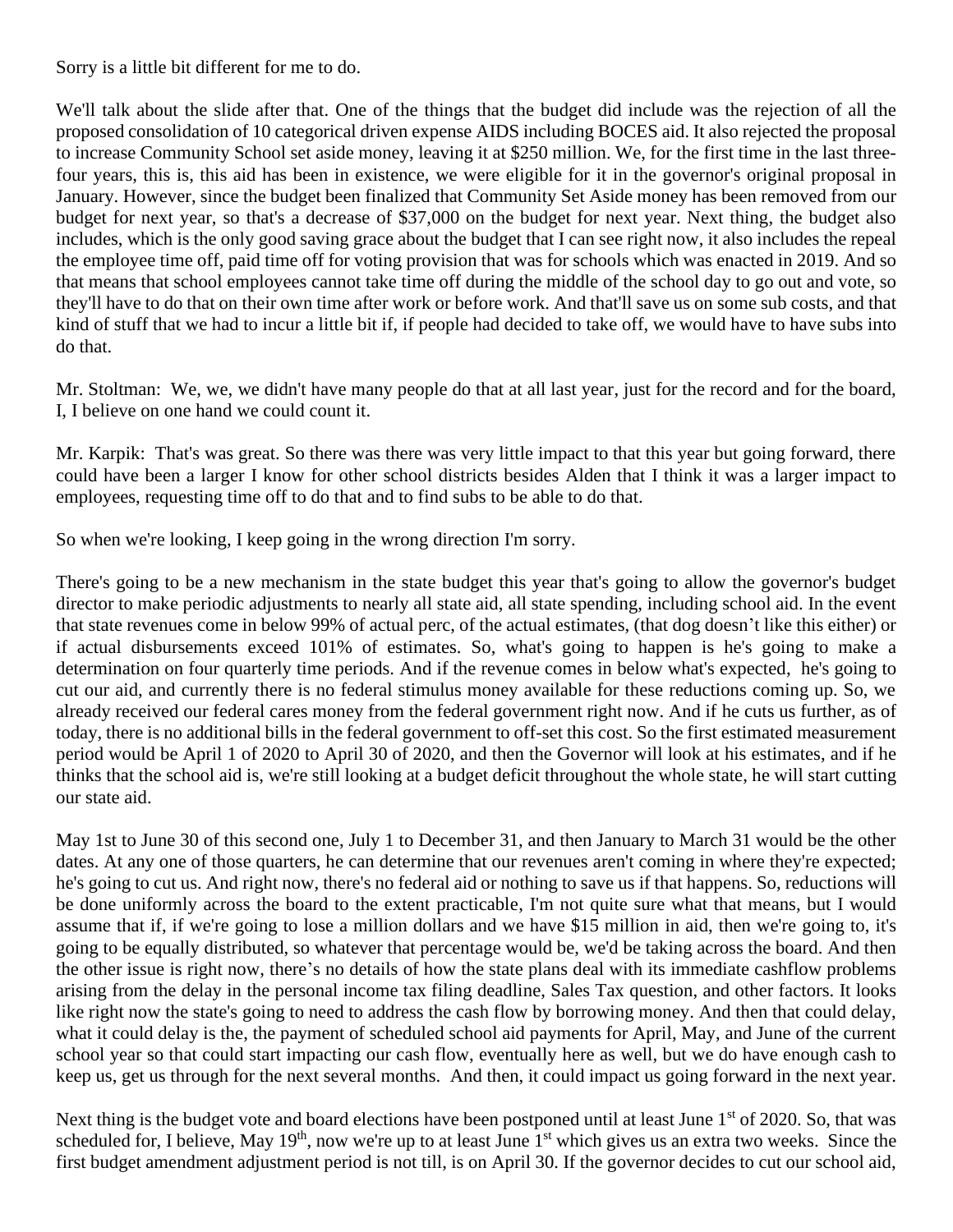I would kind of recommend that we don't adopt the budget until we actually hear and see what the governor's going to do for the first round, for best reductions. So, on April  $30<sup>th</sup>$ , if the governor comes around and says I'm cutting a million dollars from you, from Alden Central Schools, then we still have some time to adjust our expense budget to reflect what is going on, on the, on the revenue side of the budget. So I would, I would recommend if we can, and I think everything's leaning this way, is allowing us to be able to maybe consider delaying adopting the budget until the May  $7<sup>th</sup>$  vote. I think, currently with the calendar that was set up to the state we would have had to adopt it by April 27<sup>th</sup>. So I think if everything's being pushed back a couple of weeks, we'd be able to push our adoption back a few weeks, or forward a couple of weeks so we wouldn't have to make that decision on April  $27<sup>th</sup>$  before we found out what the governor is going to do with the first crack at leaving state aid that where it is, or adjusting it.

Everything kind of making sense so far?

Board members: Yes. Yeah.

Mr. Karpik: All right, so this is more of a detailed estimate of our proposed state aid as of today. Foundation aid is budgeted no increase, transportation aid I'm having a struggle with as I talked about earlier. I originally had it going up about 2.5% to 3% from last year's estimates. So last year I was looking at, or for the current year we're looking at one point, almost \$1.9 million. With us being closed now for almost a month, I'm reduced our costs by, it went from adding a 3% increase to going down to 98% of what it was this current school year. So I dropped it by about 5%. And I'm not quite sure that's enough to cover us, if we remain closed the rest of the school year, it won't be. So, if we don't open up and we don't incur additional transportation costs, we won't hit our, what we expected to spend this year, we won't get that revenue next year, which will be a decrease in our expected transportation aid for next year, even though the Governor is showing us an increase on his state aid runs. BOCES aid, I think, that shouldn't be too badly affected so I didn't change it too much. But I did reduce it just a tad. So we're at \$1,055,000 for next year, which is showing just a tad bit of an increase. Our public costs and private costs, is about a wash from year to year. It's about flat. And then the only other things I would point your attention to towards the bottom lines you can see the pandemic adjustment the governor is taking out of our state aid. And then there's another line, it's called federal cares restoration, which is the \$305,000 getting added back. So that number, those two numbers wash each other. One is going to be a state, one is going to be takin off our state revenues and there's going to be an increase in our federal revenues on our summary page that I'm gonna show you another slide. The other thing I'll point your attention to is, and I'm gonna be talking, I've been talking to our fiscal advisor, and we have a construction meeting tomorrow with, including our fiscal advisor, I'm going to talk about our building aid and what we're going to do to borrow money. And right now, if we delay our June borrowing, which we were planning on doing this in a couple of months, we may need to borrow in August, probably, most likely August of 2020. That may impact our debt service payments on the expense side, it may, we may need to adjust that lower, and accordingly our building aid would go down lower, so those two numbers are kind of matching, so I need to talk to him, so if I make any changes, it's not going to save us any money. It's probably not going to cost us any money at this point in time; it's kind of, kind of thing it's gonna be kind of a wash and neutral. So, if it goes down on the expense side it's gonna go down the revenue side, so we'll see where that goes. So overall, if you look at our total operating aid for next year, it's going down about a half a percent from this year.

Mr. Stoltman: Paul, just, just back up so that people in the audience understand why we might delay the borrowing point.

Mr. Karpik: Yeah, the borrowing right now is gonna, is, we've been talking to the fiscal advisors and with the market being as, as upside down as it is right now, one day is going down 2000 points, another day is going up 1000 points. It's not a good time to borrow money with a market that's unstable. So, what we want to do is kind of hold it out a little bit. Hopefully that market starts to stabilize once the, the stock market sees what's happening with the pandemic. And they get more, it gets more comfortable and hopefully down the road we see some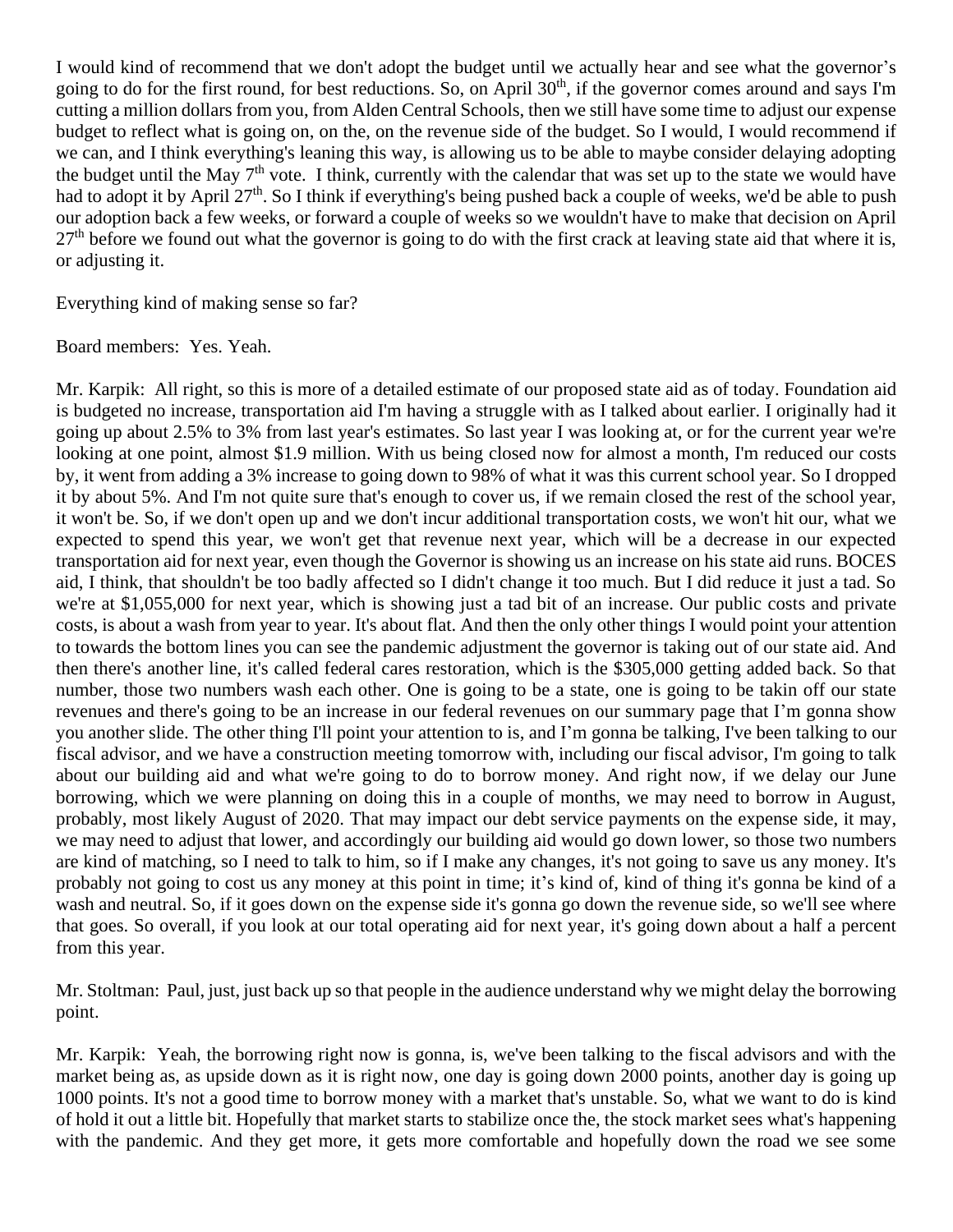improvement and maybe we start seeing that, that curve flatten with the pandemic numbers. That'll be a better time for us to look to borrow money, when we know everything is starting to either flatten out or start improving.

Mr. Stoltman: Thank you.

Mr. Karpik: I think that'd be a good time to start thinking about borrowing. Now is not the time to borrow because we don't know if we're going to get, somebody's gonna borrow at a really good rate or a very bad rate, and I'm not sure if the banks are gonna want to borrow, or loan money out at this point in time when they may need that for reserves, depending on what's going on here in the next couple of months. Does that make sense?

So, our, so if you look at our total federal and state aid, as a total we're going up 3.89%, but that is really going up largely because of our building aid. And I, if you look at our expense side, one of our biggest increases in our expense side is almost 1% of our, over 1% of our budget is the increase in debt service payments. So, that is why you're seeing more state aid this year; is just simply to pay for the extra debt service that was planned. And that was, that's going to be planned, and you're gonna see another increase in expenses next year, when, in the 2021-22 year, as we actually borrow the rest, more money for the, for the Vision 20/20, and you'll see more revenue coming in the building aid side as well, so we're going to see jumps in expenses just, just alone for the debt service payments.

So if we look at the overall budget for next year, overall state aid is going up \$239,000. And you can see that the federal sources money is going up, \$355,000. It's the \$50,000 that we have budgeted year to year for Medicaid money, and the other \$305,000 is that federal cares money. So if you want to take the 305 plus the 239 on the previous slide, that'll be your, your previous slide, if you take those two numbers it's going to add up to what's on the previous slide, the 500 plus thousand dollars. The other item I would encourage right now, I am trying to balance the budget. So even though we've reduced almost \$800,000 in costs. With the reductions in revenues, I increased the property tax levy from 2.89% back up the tax cap of 3.33%. And that's the discussion I think we're going to have to have going forward. I'll show you some slides of the impact of that and we can, I think board needs to make a decision where we want to see the tax levy. And I'm not sure if any of the choices are going to be very good because no matter what we do, we're either impacting programs, were impacting people, and it's a tough dilemma to be in. So let me keep working down the slides and we'll have that discussion. Revenue concerned state aid, as I talked about, the governor can reduce state aid on a quarterly basis and he probably, if this doesn't get better quickly, he is going to do that. There's no ifs ands or buts about it. Estimates for categorical aid and expense driven aids may be too high, depending on whether classes resume this year or not. If classes don't resume transportation and BOCES aid estimates may be impacted negatively as, because expense driven aids are based on what is spent in the current, in the, in the previous year, so whatever we spend this year will impact our aid for next year. And then the other item is, which we'll be following-up and hopefully have an answer for you for next meeting is our building aid estimates may need to be reduced, along with the debt service payments for next year. And once we figure that out, we'll communicate what that looks like. And we're putting that off just basically, just basically because of the market uncertainty.

Okay, additional revenue concerns, we know that sales tax revenue will be impacted for the last quarter of the current budget year 19-20. And if businesses and employers remain closed, it will impact projections for 2020- 21. We figure it's going to impact the first quarter of the next budget year for sure. I just don't know how badly. If we get back on track quickly, and we're good for year, for quarters two three and four for next year then we might be, we might be a little bit less but not horribly, horribly damaged by the estimates and the decrease in revenue there. Interest income reduced by \$24,000 from \$125,000 to \$100,000, but if you go from a Fed rate of 1.6% to almost nothing, that rate right now, even \$101,000 is probably way too high. Fund balance can be used to cover some reductions in revenue. And that's something we would probably consider recommending we maybe do since we have some fund balance to cover us for a rainy day. This may be that rainy day we need to use our fund balance. Large reductions will require not only the use of some fund balance, it will also require us to adjust expenses a little lower. And that's going to mean additional budget reductions, and these could occur after the budget is adopted, and it could occur during next school year. So if we end up getting to September, December,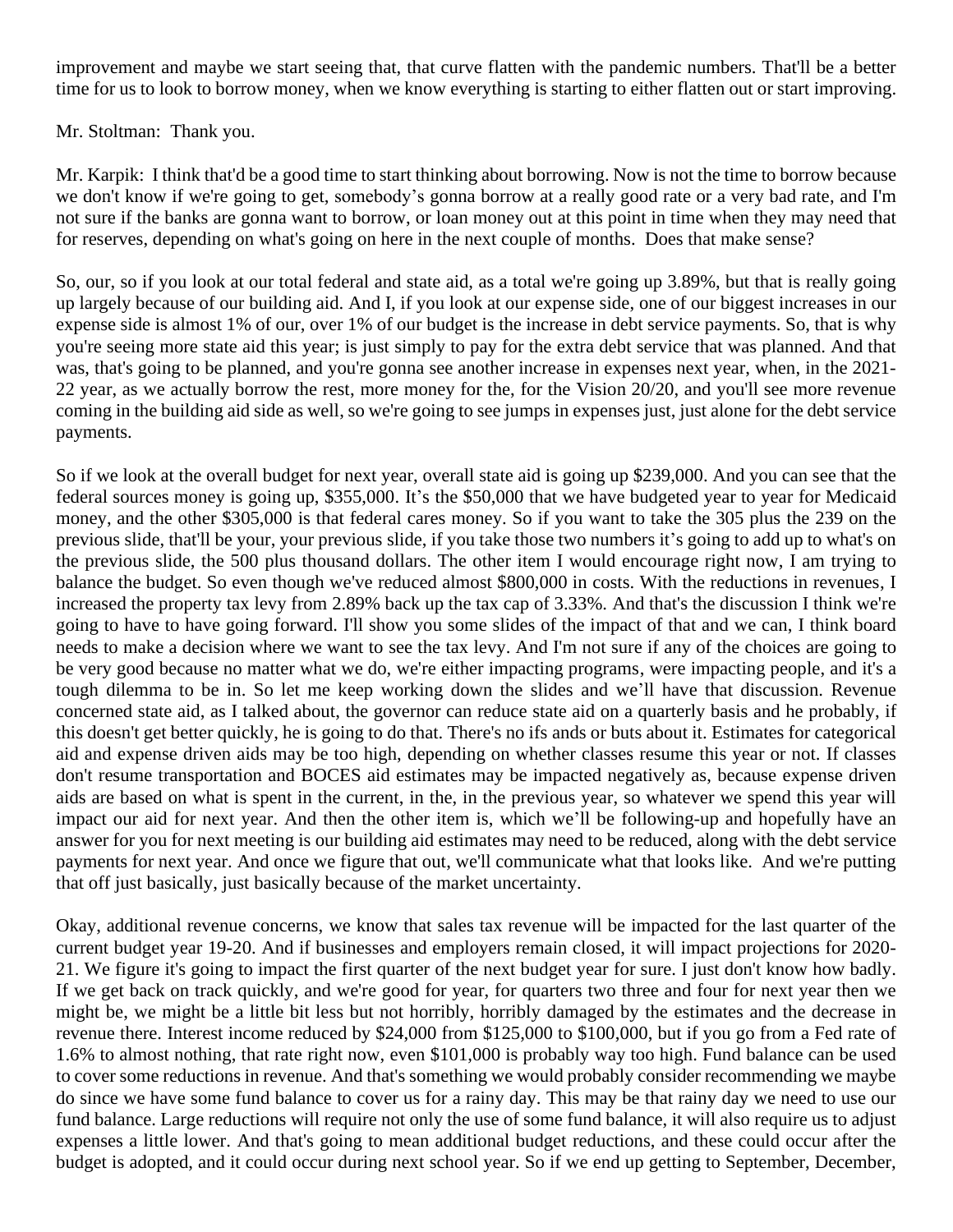and revenue is not improved and the governor keeps cutting us, there could be more cuts during year, and we just don't know what that looks like at this point in time. And we know we need to make the budget work, and we know what we have to do to make sure we move forward successfully with the, with our programs or for our kids; we will have to make those decisions on the fly, and we'll keep you guys updated if that happens, as best we can.

Okay. So where do we go from here.

Now I've seen the marking that Adam had seen earlier in the presentation which I did not see on my screen earlier today. This is the screen we've been talking about for the last couple times, last time we were around 2.88% which was a \$440,000 tax levy increase; that's what I showed you last meeting on, in the first meeting in March. For this meeting, or the meeting on March 19 rather, this meeting, we are in February, April 2, we're looking at, I bumped it back up to 3.33% tax levy. And I'm not sure what your feeling is, we're trying to balance the budget, so if you want to get back to 2.88% or something different than that, we would have to come back and reduce additional things from the budgets. So I'm trying to give you options; tax levy increase right now is at 3.33%, any additional reductions, these are the additional reductions that were required to get down to these different amounts here, and on the schedule here, so if you want to get down to, back down to 3 or 2.88% where we were last time, you're looking at roughly a reduction of about another \$68,000.

So I guess I'm looking for and I think Mr. Stoltman's gonna be looking for some direction as to where you want to see the budget. I know we are trying to figure out how we balance, people being laid off in the community with trying to preserve programs for kids, there's not a lot of good things. We've already, we're already reducing staff. And we are already reducing some programs a little bit and trying to do our best that we can to maintain all the electives in second, in secondary and things for the kids we can do. But there's a balance in, a fine balance line from what is good for kids, what is good for the community residents, and it's very difficult in an, a very uncertain revenue time, that we've ever dealt with.

Mrs. Hopcia: Pretty bleak, Paul, pretty bleak.

Mr. Karpik: It's very bleak. It's very, very bleak. I thought it was bleak in February.

Mrs. Hopcia: Right. Right.

Mr. Karpie: But, Paul, this is something you've never faced before, or any of us, and I think really, as a whole, you're doing a great job, and every day it's a new adventure for you, there's no doubt about it. What the future holds we have no idea; and it makes your job harder. So we certainly trust your instincts and, as well as your, your guidance as we try to get through this time, not just this year, but next year, and probably even the following year too, so obviously the more input you can give us, the better it is, in making we can do it as a group, so thank you for all your hard work and the timeless energy at this time for us.

Mr. Karpik: It um, we've dealt with reductions in state aid before when we had, back probably about 8-10 years ago we had to deal with that um, the big adjustment when we had that federal stimulus money in the era adjustments. This is different because we knew we had to adjust for X amount of dollars to make our budget balance. This time around, we don't know what it's going to take to balance the budget this year, because we don't know what the governor is going to do, or what, what the economy is, how the economy is impacted and what the government needs to do to make sure he balances his budget to pay his bills as well. So, he is in a very, very difficult spot, and we got to, we all have to figure out what we're doing.

Mrs. Hopcia: Well I like the screen because it's very clear, um, for the people looking in; and you can see how, how huge an impact this would have. I mean, years ago when we went out and zero percent rate, three times, we were, we were in a much better place. But when I see 0% present now, and I see \$509,000 that would have to further be cut from our budget that we are already at bare minimum. It's, it's so *(unintelligible)* .33, because I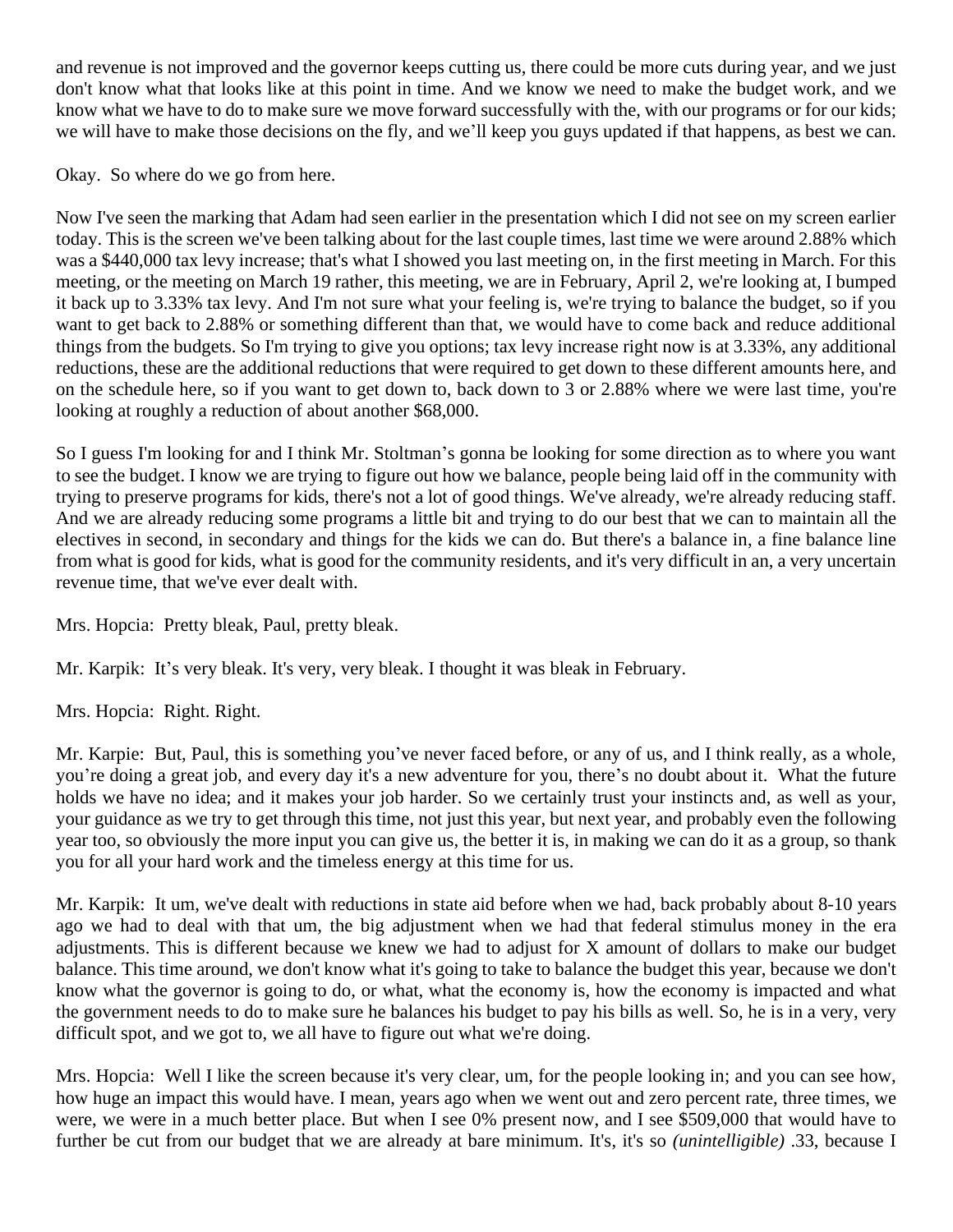know how unfavorable that is going to be to our people. And yeah, I understand, you know, that we need to do what we can do now so that a few years from now, we're still a viable business. So, I don't know; tap in everybody.

District Clerk: You know, Mike and, and Rich can reach at least cannot speak, they are muted, so I don't know if you want to give the meeting back to me and I can unmute them.

Mr. Karpik: Sure. You guys don't need any more of the presentation, correct?

Mrs. Hopcia: No,

Mr. Yoerg: No *(unintelligible).*

Mr. Karpik: Just bear with me so I can figure this out this is kind of new. And I gotta find Tracy.

District Clerk: *(unintelligible)* So many people here,

Mrs. Hopcia: I know, it's stressful. Listen, I do this in front of my kids and I fail miserably all the time. So, don't worry Paul.

Mr. Karpik: No it's alright, it just takes a little while I'm not used to this. So, I think I turned it over to Tracy.

Mr. Stoltman: No, I think you turned it over to Jill.

Mrs. Hopcia: It says I'm the host.

Mr. Karpik: Oh, oh, then well Jill's gonna have to.

Mrs. Hopcia: Tracy, *(unintelligible)*

Mr. Karpik: Well, you're not seeing me anymore, so I guess that's good, right?

District Clerk: Are you able to get, to turn it over to me?

Mr. Stoltman: Does Jill have to turn it over to you now?

Mr. Karpik: Let me try. Let me try. Let me just, see if I, hold on.

District Clerk: Just go to my name and there's an option for more, and then *(unintelligible).*

Mr. Karpik: There isn't anymore. I don't have that option anymore, Tracy.

Mrs. Hopcia: Um, hold on. I'm gonna look.

Mr. Karpik: Jill's going to have to click on Tracy and then.

Mrs. Hopcia: I don't see three dots. That's the problem. Usually there's three dots and then I can change my person.

Mr. Yoerg: What do you have to do to change it, just click on the pin view?

Mrs. Hopcia: I'm gonna look. Make host, I did it. You are the host.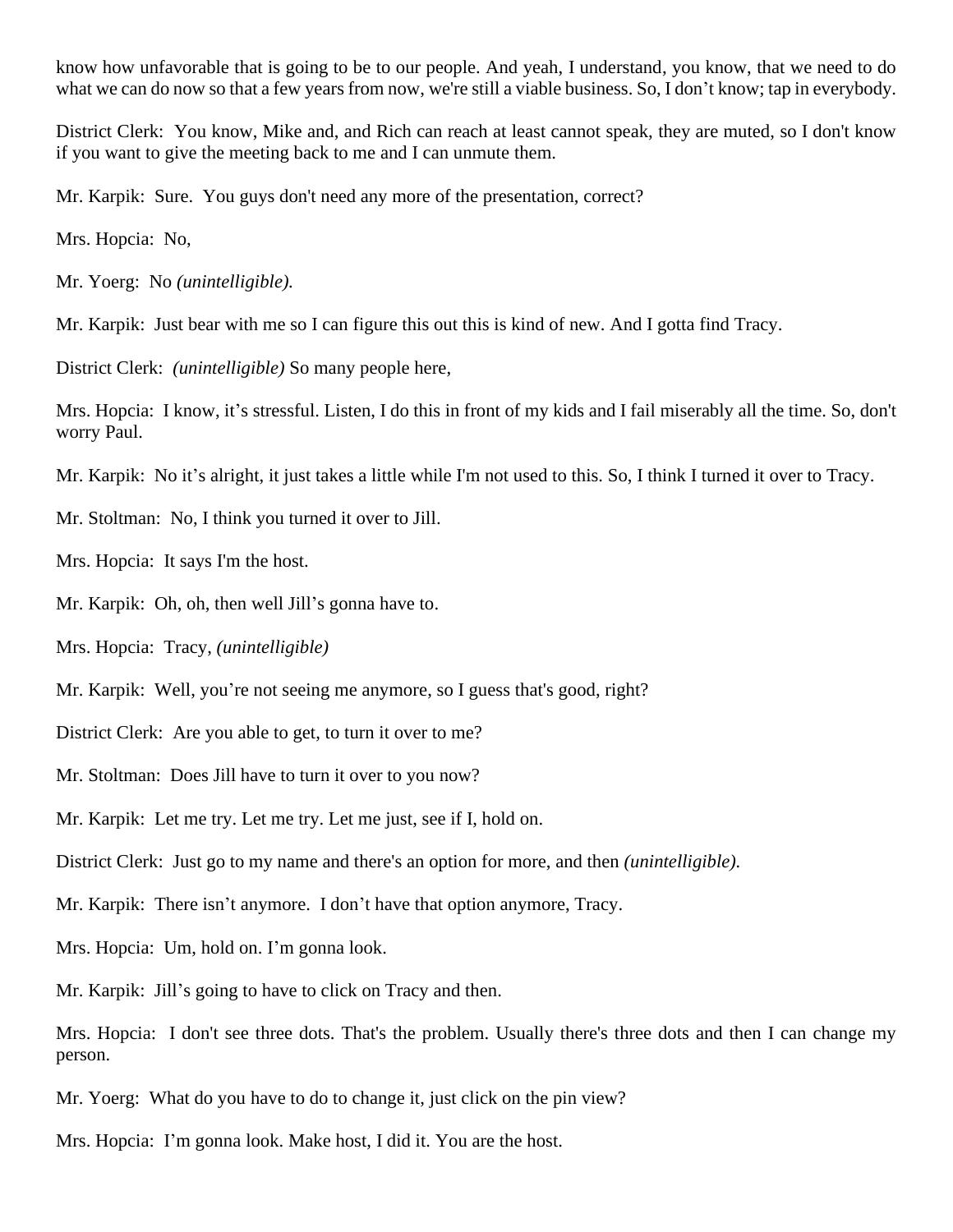Mr. Karpik: All right.

Mrs. Hopcia: Okay?

District Clerk: Okay. Mike is unmuted, I have to find Rich. Okay.

Mr. Karalus: *(unintelligible)*, I can talk.

Mr. Yoerg: You know, if I can talk, the 3.33, it's, it's a big number. I'm not sure if, at this point, whether it's 3.33 or 2.85, it's going to have a difficulty passing. Same difficulty I would think, we're talking about quite a bit of reduction here to get down to that 2.88. And now, obviously we don't want this to happen but if it were to go down and we went down to a contingent budget, what would that mean different between the 3.33 and the 2.88, as far as the dollars that we would still have to further cut, do you have that Paul?

Mr. Stoltman: I think it's about \$69,000. Is that accurate Paul?

Mr. Karpik: Say that again.

Mr. Stoltman: About \$69,000.

Mr. Karpik: \$69,000 to get to, to back to 2.88 would be about \$69,000.

Mrs. Hopcia: Right.

Mr. Yoerg: Right. But I mean to, if we went contingent, and it took it back, it wiped it out, the difference between if we say that 3.33 and it failed or if we say that 2.88 and it failed.

Mr. Karpik: It's about \$440,000 if we're at 2.88 and it failed. We would have to cut out of the budget, and if we went to 3.33, it's \$510,000.

Mr. Yoerg: Right, right.

Mrs. Hopcia: So, contingent crushes us.

Mr. Karpik: Yes.

Mrs. Hopcia: Hmmm.

Mr. Bennett: Well we still have a couple more meetings to go, right Paul?

Mr. Stoltman: Yes.

Mr. Bennet: To make a decision?

Mr. Karpik: Yeah, we can, we can…

Mr. Stoltman: You guys..

Mr. Karpik: We can go to next meeting and then we probably want to adopt in, at the May  $7<sup>th</sup>$  meeting.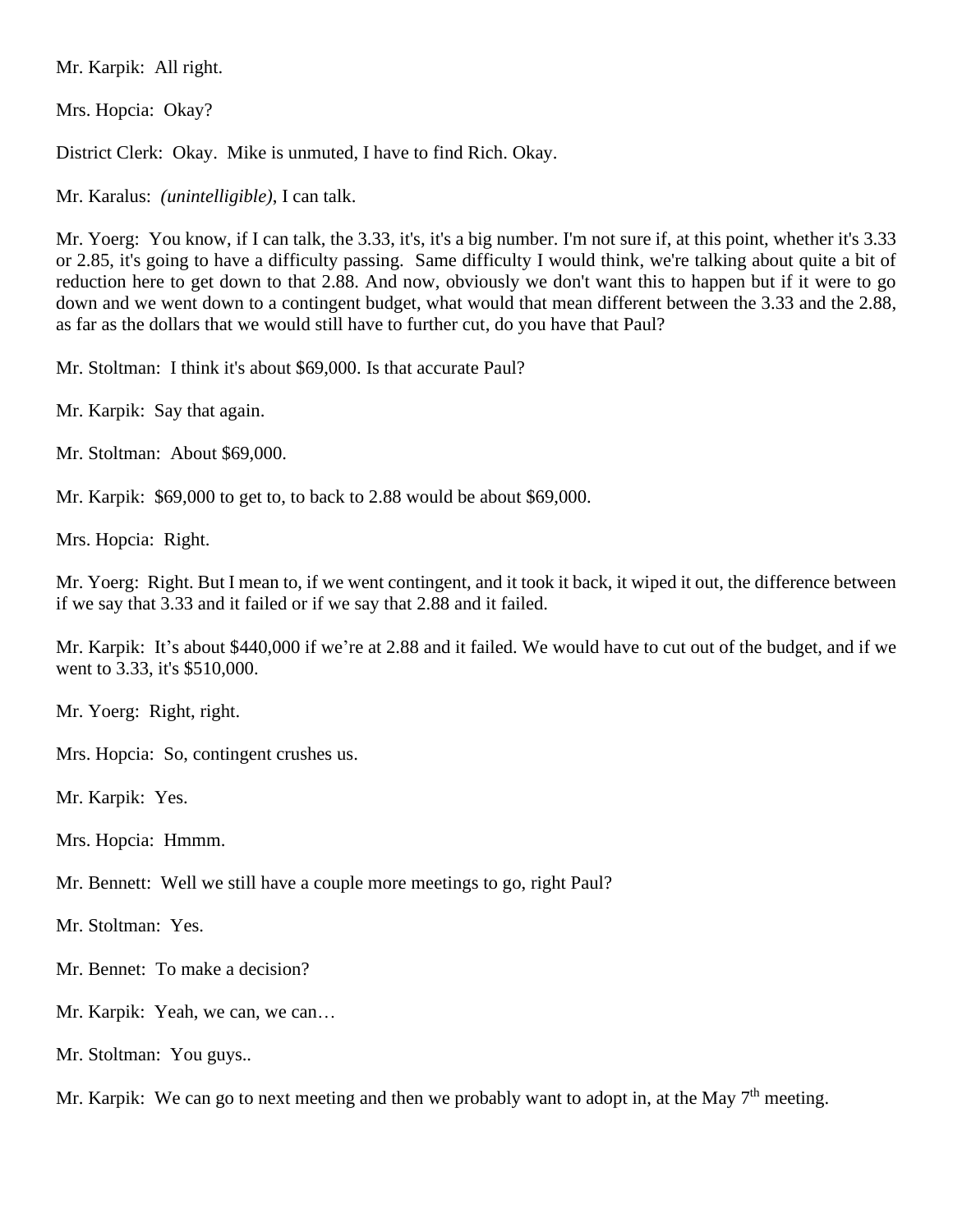Mr. Bennett: I mean I would think it's, try to save, if there's any more savings to be found, and see how we can go from there and see what the numbers are gonna look like from the state, still, you know, or what you're hearing on, you know..

Mr. Karpik: I don't think we're gonna hear anything on the state until after April 30<sup>th</sup>.

Mr. Bennett: Okay.

Mr. Stoltman: We probably will have some information though, Paul, from Erie County by then, right? We could?

Mr. Karpik: We could, yes.

Mrs. Hopcia: Do you…

Mr. Karpik: (unintelligible) has just started, because it's March to June, so, this quarter is just started so I don't think last quarter was impacted at all.

Mr. Stoltman: Okay.

Mr. Karpik: So..

Mrs. Hopcia: Do you see the need for the work session then next week?

Mr. Karpik: I don't think there's a need for work session next week.

Mrs. Hopcia: Okay. Well, Ken, anything you wanna say?

Mr. Karalus: This is *(unintelligible),* and I kind of like to see it below 3%. I know that's a lot to ask; I'm not hung on that number, but it just may look better to the taxpayer.

Mrs. Hopcia: Where are we looking then?

Mr. Yoerg: Hey Paul, are there any other districts that need our busing services? Those that maybe contract with other agencies such as first student and that, and may not have the ability to move things around like we do? I know this is small stuff, but.

Mr. Karpik: I don't think there's going to be anything major. I was talking to the business official at Cheektowaga/Maryvale, and he may, we may be talking to see if we can pick up some of their kids on our way somewhere else but it's not going to really save us any money.

Mr. Yoerg: Okay.

Mr. Karpik: I mean, we may be able to pick up a couple dollars by helping them out a little bit if we needed to but it would be very minor, we are already going past that school anyways to go to BOCES or going to some of those schools out that way, we may be fast enough to, to get some where.

Mr. Stoltman: Jim, are you talking more now? Are you talking about like right now?

Mr. Yoerg: Yeah, so that we could have the, the aid coming in from next year.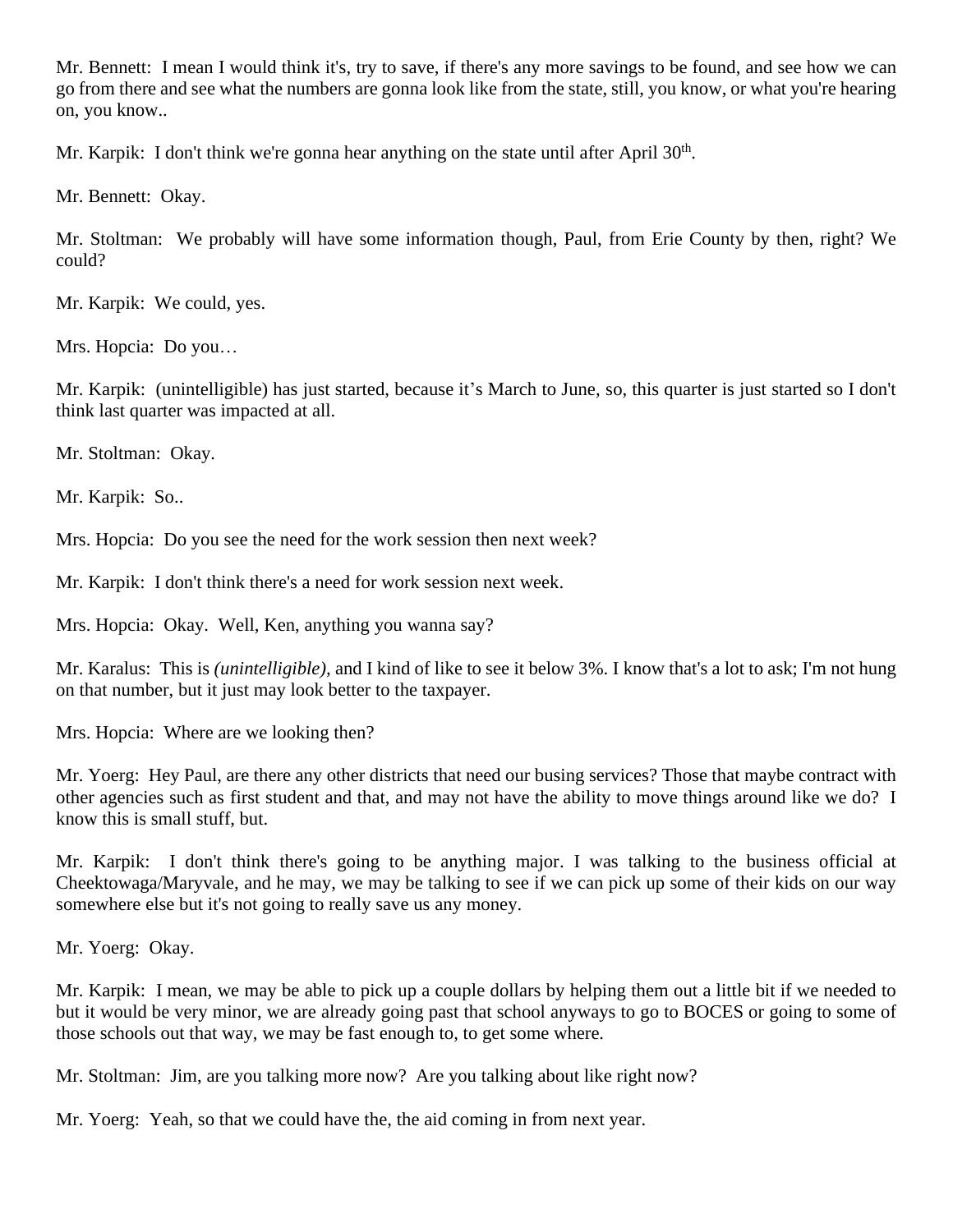Mr. Karpik: There's really no opportunities right now because we're, nobody's operating school buses really, except to deliver meals.

Mr. Yoerg: Okay.

Mr. Karpik: So, right now we have nothing going on. I mean, a lot of the transportation companies have laid off their staff that have, for the school districts that have contract transportation.

Mr. Yoerg: And what we're doing with the lunches and that; and the way the cafeteria is set up is kind of selfsustaining. Is there any of this federal stimulus, stimulus aid that would come back to us from that, by the way the cafeteria is organized and setup, Is there's anything out there for that.

Mr. Karpik: We are gonna get reimbursement for the meals, that's gonna get federally reimbursed for all the meals we sell, or not sell, but, but give out to people that in this need-ness crisis, so those are free to residents, students, So, we'll get the full reimbursement on the, on the federal side for that. But we're probably not going to make any money, we'll probably break even on it. And with the teacher aides and others helping us, as long as we get our state aid we won't, we won't be, it won't cost us anything extra. The areas where we may want to look to see if there's any federal stimulus money is, we have to provide, and we have to provide meals, and over the Easter recess period, which is a non, a non-holiday for our, our teacher aides and our food service folks. We may have to figure out a way to maybe, with additional federal, some federal money that would help us if we have to pay our folks during that period of time, but it would be, it'd be very small. You're talking very small dollars.

Mr. Stoltman: It would basically break us even, correct?

Mr. Karpik: That'd be correct. It just, it just reimburses for our cost that we may have budgeted.

Mr. Yoerg: Okay. Well I think we should, I would recommend that we stay the course right now. We got two more meetings. I'd hate to have you go back and say let's get down to 2.88. That's just my opinion. Line or expense, I'm sorry, revenue, the board of education, we talked about that before too with regard to the funds in there did we touched that, did we leave it alone, did we move anything?

Mr. Karpik: There's some money in there we can take out. Probably, you're probably talking, probably 5 to 6 to \$7000 we could remove out of there.

Mrs. Hopcia: Which isn't nearly enough but..

Mr. Karpik: It's not enough but it's something.

Mr. Bennett: So here's just a question, and I don't even know if it's possible. Would we get aid on the buses, if we delivered the meals to the families, do you know what I mean. Would you get aid on that?

Mr. Karpik: We are getting aid on the buses right now, yes. On the drivers and the, the between, with the MOAs we signed puts the employees on a, on a as called need as, as needed basis. So when we need the employees, they're going to get paid, and we're going to get transportation aid, transportation aid on those employees.

Mr. Bennett: So, I mean, if we drove the meals to the houses, would we get transportation aid.

Mr. Karpik: Yes.

Mr. Bennett: On the miles we're putting on those buses.

Mr. Stoltman: Yes.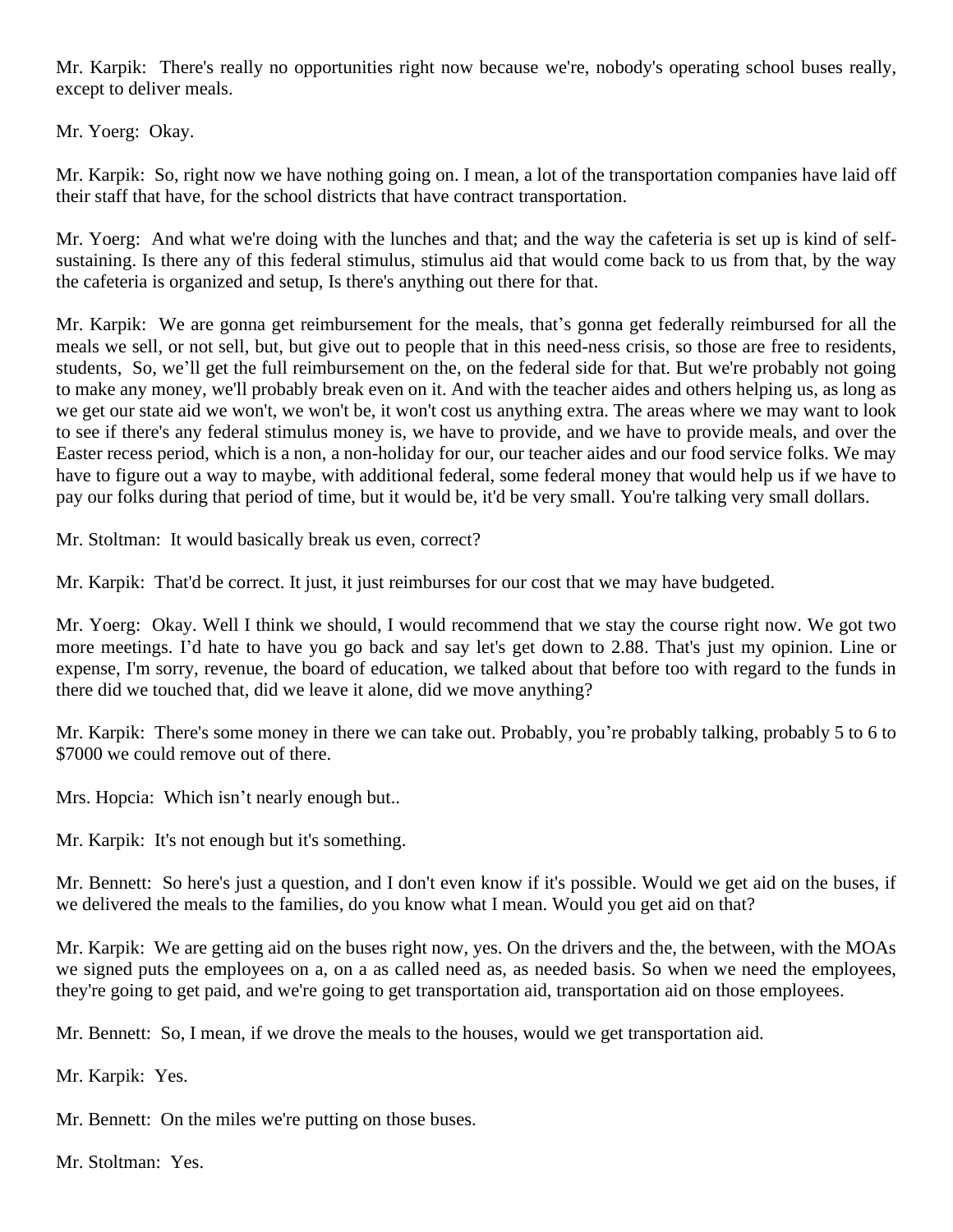Mr. Karpik: Yes, we, we get the expenses we spent.

Mr. Stoltman: On those 8 buses.

Mr. Karpik: Right, if I go, if we spend \$1,000 on fuel driving around for the next month, we'll get reimbursed for that thousand dollars in fuel for instance. And we're going to get a portion of our, maint, our mechanics cost for that for doing, for taking care of the buses while we're working, doing that stuff, so yes, we will get reimbursed for it.

Mr. Bennett: Okay.

Mr. Karpik: We just won't get it, we're not going to spend as much, we've lost out on some of our special runs, our field trips, our sports runs. Those types of, those types of costs are typically what we have every single year, so if we take those out of the budget you lose 100,000, \$200,000 and you're getting 70% aid back on that, we're still not going to make up all that.

Mr. Bennett: Okay

Mrs. Hopcia: Paul, are we going to get a hard copy of the *(unintelligible)*.

Mr. Karpik: A hard copy of the..

Mrs. Hopcia: The presentation.

Mr. Karpik: Yeah, I think, Tracy emailed everyone a copy of the presentation.

Mrs. Hopcia: Okay, you do want us, does it matter if we put a hard copy in the binder, or just keep it digital?

Mr. Karpik: Um you can do either one. If you want to, if you want a hard copy I can, I can have a hard copy put in your folders for next meeting if you'd like.

Mrs. Hopcia: I would, I would prefer that, yeah,

Mr. Karpik: Okay.

Mrs. Hopcia: Just to keep it consistent.

Mr. Karpik: Okay.

Mr. Stoltman: Anything else for Paul? So, we won't have a work session next week. We'll continue to scrutinize the budget, take a look at any other savings that we might be able to encounter or any unanticipated revenue at this point that might help.

Mrs. Hopcia: Mmhmm, Yes, sir.

Mr. Stoltman: Okay.

Mrs. Hopcia: All right. That's it? Back to me?

Mr. Stoltman: Except for budget, back to you, budget transfer.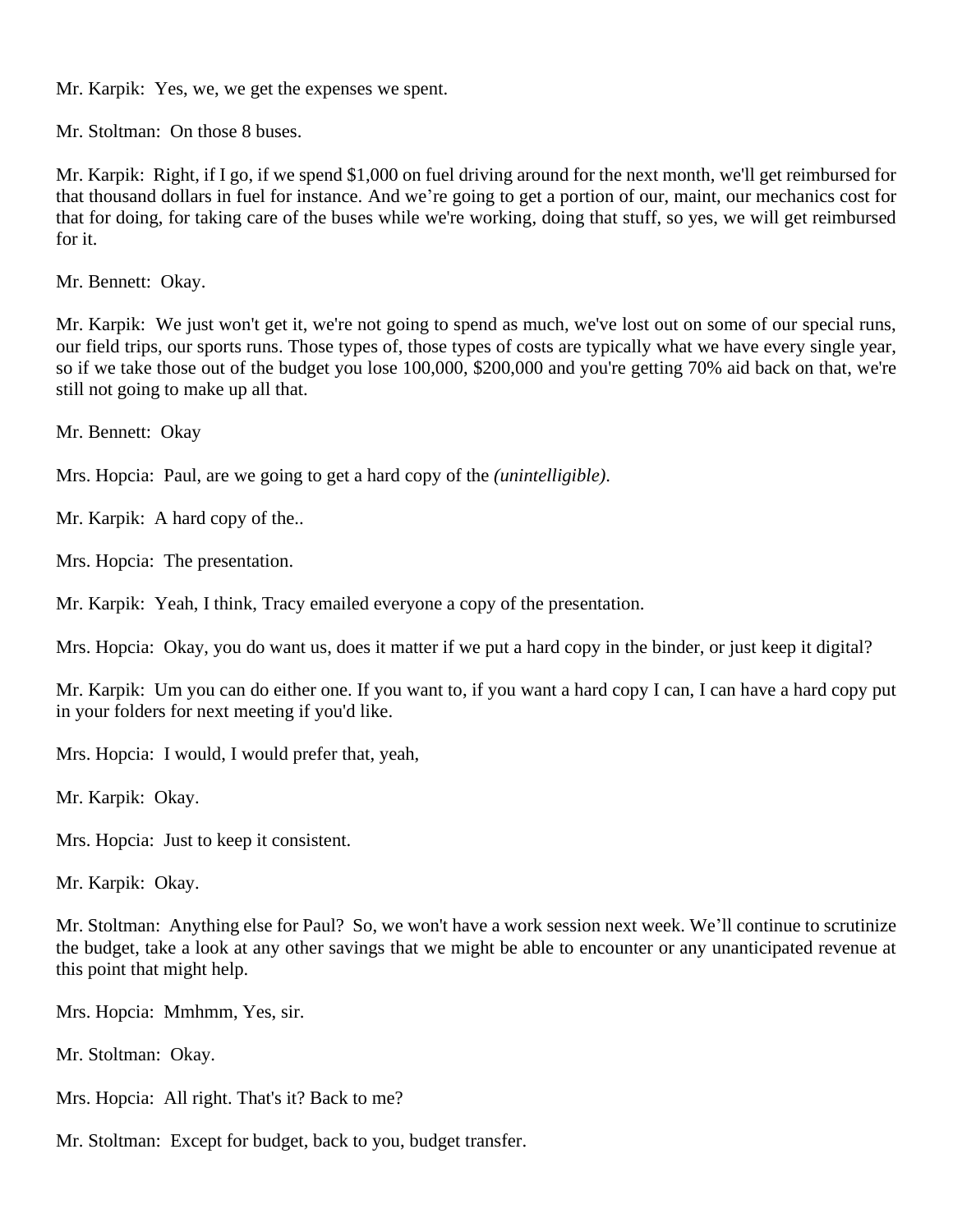Mrs. Hopcia: Budget transfer. I don't have a motion on that.

District Clerk: No that's informational.

Mr. Stoltman: Okay.

Mrs. Hopcia: The only thing is, the high school, middle school marking periods are coming to an end.

Mr. Stoltman: Correct. And we've got, the Board has the District performance data for math grades 6 through 12. If you take a look at that and if you have any questions, feel free to send them to me I'll be sure to get them to Tara and Sharon, be able to answer any questions that you might have. And I'm not gonna, I'm gonna reiterate everything everybody said earlier on the principal's reports, I couldn't be more proud of the District, of the employees and what they've done thus far and will continue to do for the kids and the greater community. I sent a letter out today to the community via Blackboard connect and posted to our website, posted to Twitter, just trying to give them an update. Unfortunately, by the time I hit send, things are changing already. But the administrators didn't give themselves a pat on the back. What they're not telling you is that we're in constant communication every day; we have organized meetings a couple times a week. I'm coming out of superintendents' meetings giving them updates; they're adjusting things on the fly. And right now, just we're preparing for the future we're not sure what it holds but with the information that we have they're working with their teams and teachers making sure their kids are adequately prepared with materials and work to continue instruction. Anita's folks and the teacher aides have been absolutely fabulous I haven't heard one person gripe. They've been there every day. And the feedback that we're receiving from the community's, very positive. We've had a local businesses step up. I'm not going to mention them, because I know I'm going to forget somebody. From delivering ice cream, delivering food, donating bags so that we can stuff the bags full of food because as you can imagine, right now, paper products are premium, and she's struggling to get stuff so we've had, local, local businesses come to our rescue on a couple of different occasions. In addition to that, we were called upon by the Erie County Health Department to go through our stocks of supplies of masks and gloves and other personal protective equipment and we made a substantial donation to them also just last week, so. Um thank you for everybody, that is on the call right now with our school whether your teacher, an aid, Board of Education member, or administrator, I appreciate everything you're doing to support us, and support our kids. And with that being said, I just want to shout out to that cute couple, elderly couple that you see on your screen. Those are my parents visiting from Florida, it looks like. Must not be too exciting down in Florida either that they tuned into this and unbeknownst to me.

Mrs. Hopcia: Tap in and see what their son's up to, right? All right, well, at this time, I do need a motion to adjourn the regular meeting.

Mr. Yoerg: So moved.

Mr. Karalus: Second.

Mrs. Hopcia: All in favor?

Aye, aye, aye, aye, aye, aye, aye.

Mrs. Hopcia: Alright.

Mr. Stoltman: Thank you, Tracy, for organizing this.

Mrs. Hopcia: Thank you.

Mr. Yoerg: Nice job Tracy.